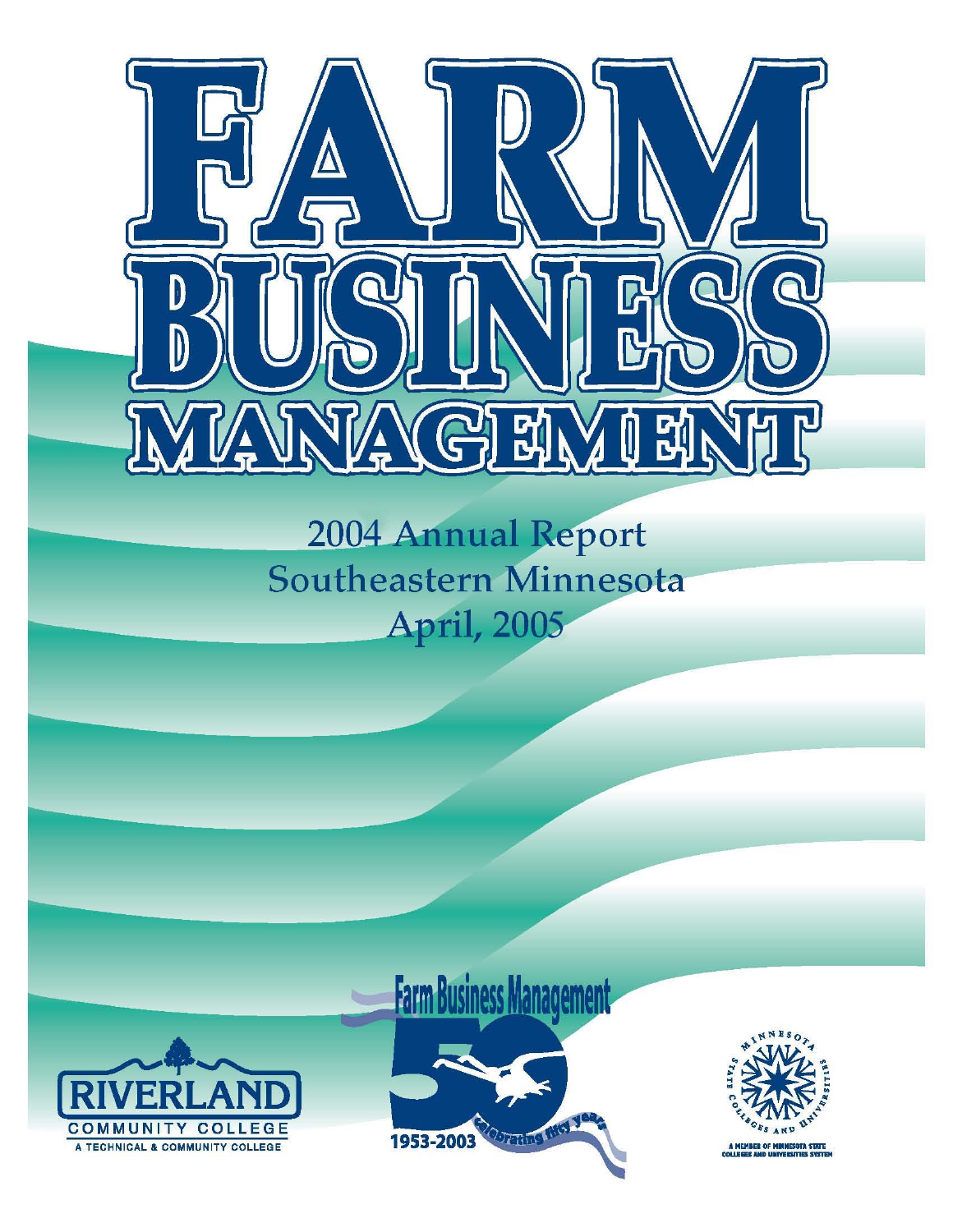## **Table Of Contents 2004**

The information in this report is organized under the direction of Peter Scheffert, Dean of Management Education Programs at Riverland Community College. Directing in a supervisory capacity is Mr. John Murray, Program Manager, Minnesota State Colleges and Universities, and Dr. Terry Leas, Riverland Community College President. The tables in this report were created using the FINPACK and RankEm Central, copyrighted software of the Center for Farm Financial Management, University of Minnesota. Special acknowledgement is due J-C Press, Owatonna, for printing this report and Beth Hackenmiller for typing it.

i

| <b>Description</b> |  |
|--------------------|--|
|                    |  |
|                    |  |
|                    |  |
|                    |  |
|                    |  |
|                    |  |
|                    |  |
|                    |  |
|                    |  |
|                    |  |
|                    |  |
|                    |  |
|                    |  |
|                    |  |
|                    |  |
|                    |  |
|                    |  |
|                    |  |
|                    |  |
|                    |  |
|                    |  |
|                    |  |
|                    |  |
|                    |  |
|                    |  |
|                    |  |
|                    |  |
|                    |  |
|                    |  |
|                    |  |
|                    |  |
|                    |  |
|                    |  |
|                    |  |
|                    |  |
|                    |  |
|                    |  |
|                    |  |
|                    |  |
|                    |  |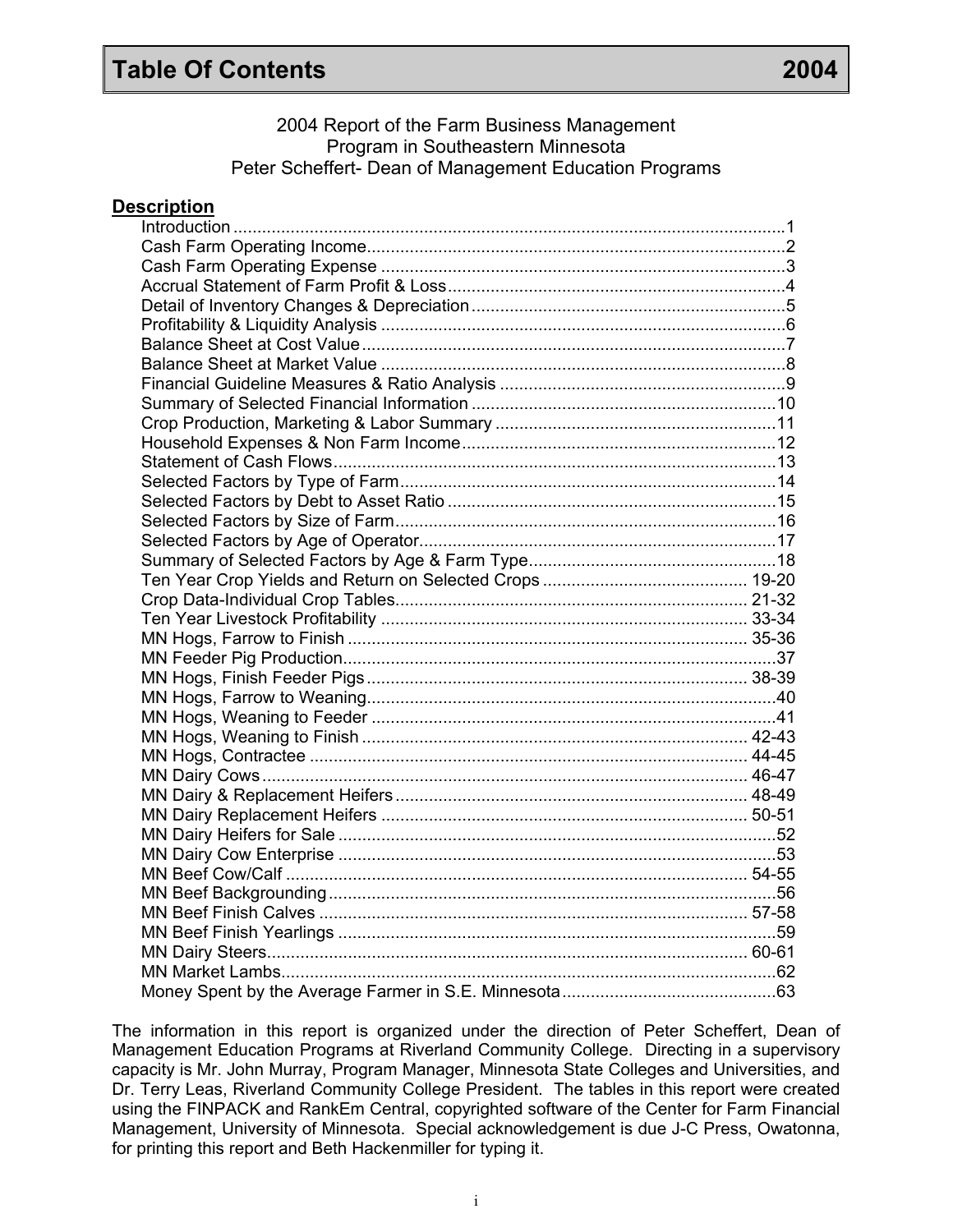

Historically, Farm Business Management Education has been a part of education programs in Minnesota high school and post-secondary levels since 1953. From the early cooperative efforts of the State Department of Education and the Department of Agriculture Education (University of Minnesota), the program has expanded to serve over 4,000 farm businesses each year in Minnesota. The Farm Business Management Program is now and integral part of the Minnesota State Colleges and Universities System.

A typical farm business enrolls for 10 semester credits per year as part of their educational plan. To assist the student in achieving their educational goals and objectives, the program has been organized to conform to the following guidelines:

- 1. Farm families enroll in a specific management course.
- 2. Each course has a specific objective and units of instruction to meet the objective.
- 3. Courses are offered in sequence and farmers are expected to enroll in the first of the sequence of courses.
- 4. There is continuity to each course. Each leads to the next course in the sequence.
- 5. Instruction occurs both in the classroom and on the farm with the farm family.

Programs organize their curriculum around the same central theme. They are:

- Level 1 Introduction to Farm System Management
- Level 2- Farm System Analysis and Evaluation
- Level 3- Interpreting and Modifying Farm System Management Plans
- Level 4 Farm System Trends and Projections
- Level 5- Interpreting Current Information into Farm System Plans
- Level 6 Examining the Context of Farm System Management Plans

The programs became course/credit based in 1992. Each individual enrollee completes a needs assessment with the instructor, after which the enrollee registers for classes and course work to meet these needs. The purpose of this effort is to more adequately address the needs of the individual farmer, making enrollment even more beneficial.

Like most educational programs, members benefit from the instruction in relation to how much effort they put into study. Some farmers have benefited more and some less, depending upon how seriously they studied the results of their business analysis and the kind of decisions they made as a result of their analysis.

The farm business and enterprise analysis format allocates all specific and general farm expenses to each farm enterprise. The allocation of all costs and the introduction of the new tables makes the analysis a useful report to be used for long range planning, short term cash purchase planning and cash flow projections. Special Recognition should be given to the farm families who have chosen to improve their management skills through participation in this program.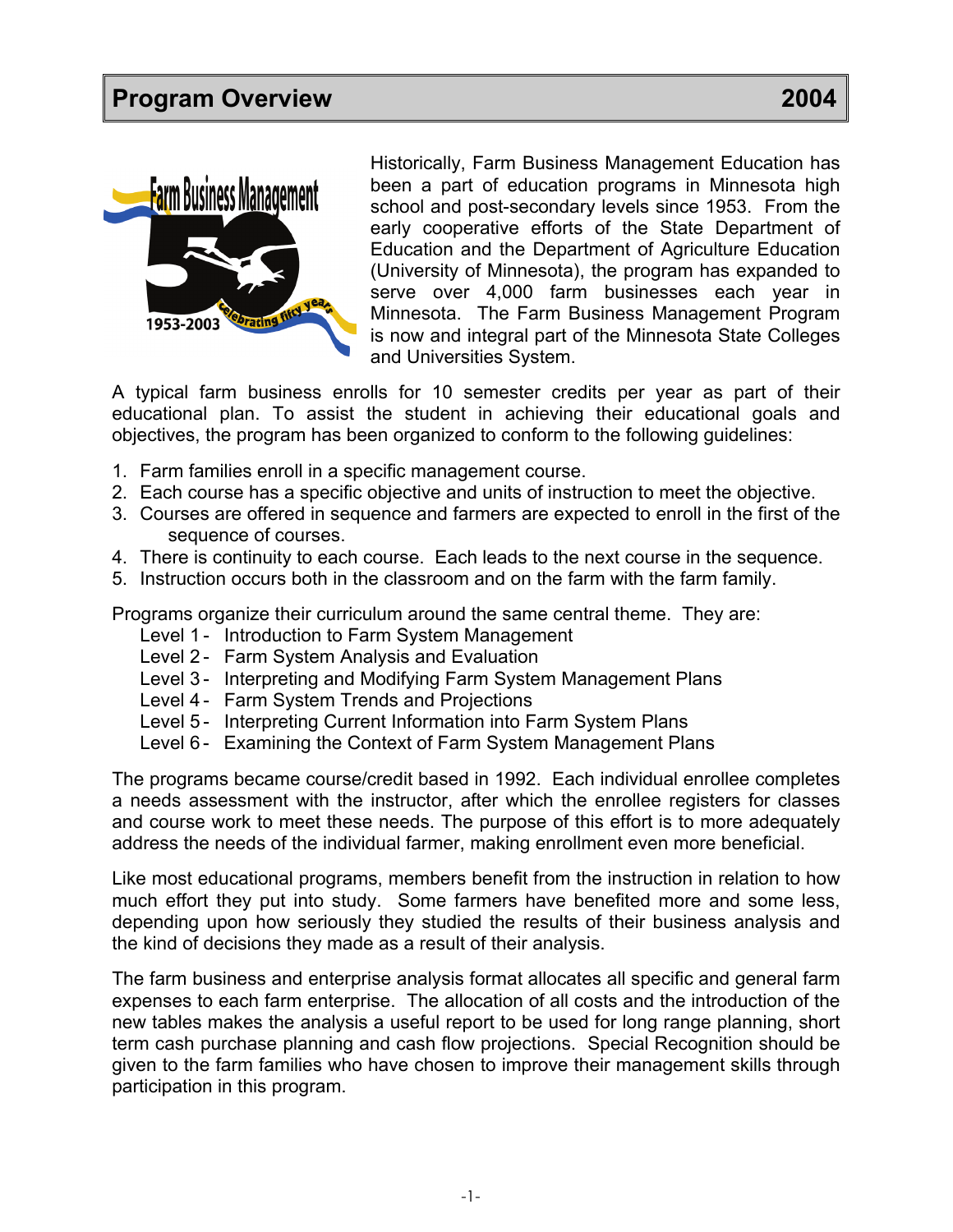| Statement of Operator<br>Cash Farm Income - 2004 |                             |                | <b>Farms Sorted By Net Farm Income</b> |                 |
|--------------------------------------------------|-----------------------------|----------------|----------------------------------------|-----------------|
|                                                  |                             |                |                                        |                 |
|                                                  | Avg. Of<br><b>All Farms</b> | <b>Low 20%</b> | 40 - 60%                               | <b>High 20%</b> |
|                                                  |                             |                |                                        |                 |
| Number of farms<br><b>Cash Farm Income</b>       | 423                         | 84             | 84                                     | 85              |
|                                                  |                             |                |                                        |                 |
| Beans, Green                                     | 96                          | 62             |                                        | 247             |
| Corn                                             | 88,564                      | 55,810         | 90,352                                 | 133,189         |
| Corn, Seed                                       | 544                         |                | 2,061                                  | 552             |
| Corn Silage                                      | 552                         | 948            | 1,010                                  | 552             |
| Hay, Alfalfa                                     | 2,673                       | 2,141          | 3,234                                  | 4,710           |
| Oats                                             | 257                         | 325            | 218                                    | 122             |
| Peas                                             | 1,772                       | 1,788          | 1,707                                  | 5,618           |
| Soybeans                                         | 44,036                      | 23,867         | 40,951                                 | 67,672          |
| Soybeans Seed                                    | 1,045                       | 417            | 784                                    | 1,291           |
| Soybeans, Food                                   | 419                         |                | 2,112                                  |                 |
| <b>Sweet Corn</b>                                | 1,615                       | 2,636          | 1,303                                  | 2,472           |
| Other crops                                      | 251                         | 708            | 151                                    | 109             |
| Miscellaneous crop income                        | 232                         | 145            | 177                                    | 143             |
| <b>Total Crop Income</b>                         | 142,056                     | 88,847         | 144,060                                | 216,677         |
| <b>Sale of Market Livestock and Products</b>     |                             |                |                                        |                 |
| Beef Cow-Calf, Beef Calves                       | 1,248                       | 1,512          | 321                                    | 1,600           |
| <b>Beef Replacement Heifers</b>                  | 118                         |                |                                        | 588             |
| Beef, Custom Fed                                 | 148                         | 362            | 384                                    |                 |
| Beef, Background Beef                            | 394                         | 586            | 163                                    | 914             |
| Beef, Finish Beef Calves                         | 2,691                       | 3,206          | 1,060                                  | 1,543           |
| Beef, Finish Yrlg Steers                         | 1,237                       | 74             | 1,950                                  | 1,856           |
| Dairy, Milk                                      | 164,852                     | 50,110         | 143,197                                | 433,880         |
| Dairy, Dairy Calves                              | 2,460                       | 726            | 2,427                                  | 5,814           |
| Dairy Heifers (for sale)                         | 4,357                       | 1,986          | 9,519                                  | 464             |
| Dairy Replacement Heifers                        | 817                         | 616            | 1,538                                  | 625             |
| Dairy Steers                                     | 8,471                       | 4,983          | 16,594                                 | 12,902          |
| Hogs, Farrow-Finish, Raised Hogs                 | 41,054                      | 1,512          | 2,375                                  | 167,700         |
| Hogs, Feeder Pigs                                | 1,668                       | 58             |                                        | 781             |
| Hogs, Finish Feeder Pigs                         | 64,181                      | 4,160          | 12,652                                 | 296,778         |
| Hogs, Weaning Pigs                               | 1,510                       | 1,069          | 3,593                                  |                 |
| Hogs, Weaning to Feeder                          | 88                          |                |                                        | 438             |
| Hogs, Weaning to Finish                          | 28,492                      |                | 5,055                                  | 136,794         |
| Hogs, Contractee & Contractor                    | 2,601                       | 1,350          | 1,596                                  | 4,124           |
| Sheep, Market Lambs                              | 114                         | 291            |                                        | 108             |
| Cull breeding livestock                          | 9,418                       | 3,250          | 5,990                                  | 24,284          |
| Misc. livestock income                           | 456                         | 116            | 15                                     | 667             |
| <b>Total Livestock Income</b>                    | 336,375                     | 75,967         | 208,429                                | 1,091,860       |
| <b>Other Farm Income</b>                         |                             |                |                                        |                 |
| LDP Payments/CCC Market Loan Gain                | 7,443                       | 4,105          | 5,934                                  | 14,790          |
| Direct & CC govt payments                        | 14,028                      | 7,946          | 12,764                                 | 25,404          |
| CRP payments                                     | 531                         | 544            | 186                                    | 1,133           |
| Livestock govt payments                          | 1,700                       | 344            | 1,658                                  | 4,372           |
| Other government payments                        | 1,610                       | 1,503          | 577                                    | 1,750           |
| Custom work income                               | 13,605                      | 10,250         | 15,493                                 | 15,390          |
| Patronage dividends, cash                        | 2,668                       | 1,727          | 2,998                                  | 5,668           |
| Insurance income                                 | 7,032                       | 3,504          | 4,237                                  | 16,068          |
| Cash from hedging accts                          | 3,565                       | 2,676          | 1,520                                  | 8,557           |
| Other farm income                                | 12,134                      | 9,771          | 9,845                                  | 23,791          |
| <b>Total Other Farm Income</b>                   | 64,316                      | 42,370         | 55,212                                 | 116,923         |
|                                                  |                             |                |                                        |                 |
| (A) Gross Cash Farm Income                       | 542,747                     | 207,180        | 407,702                                | 1,423,750       |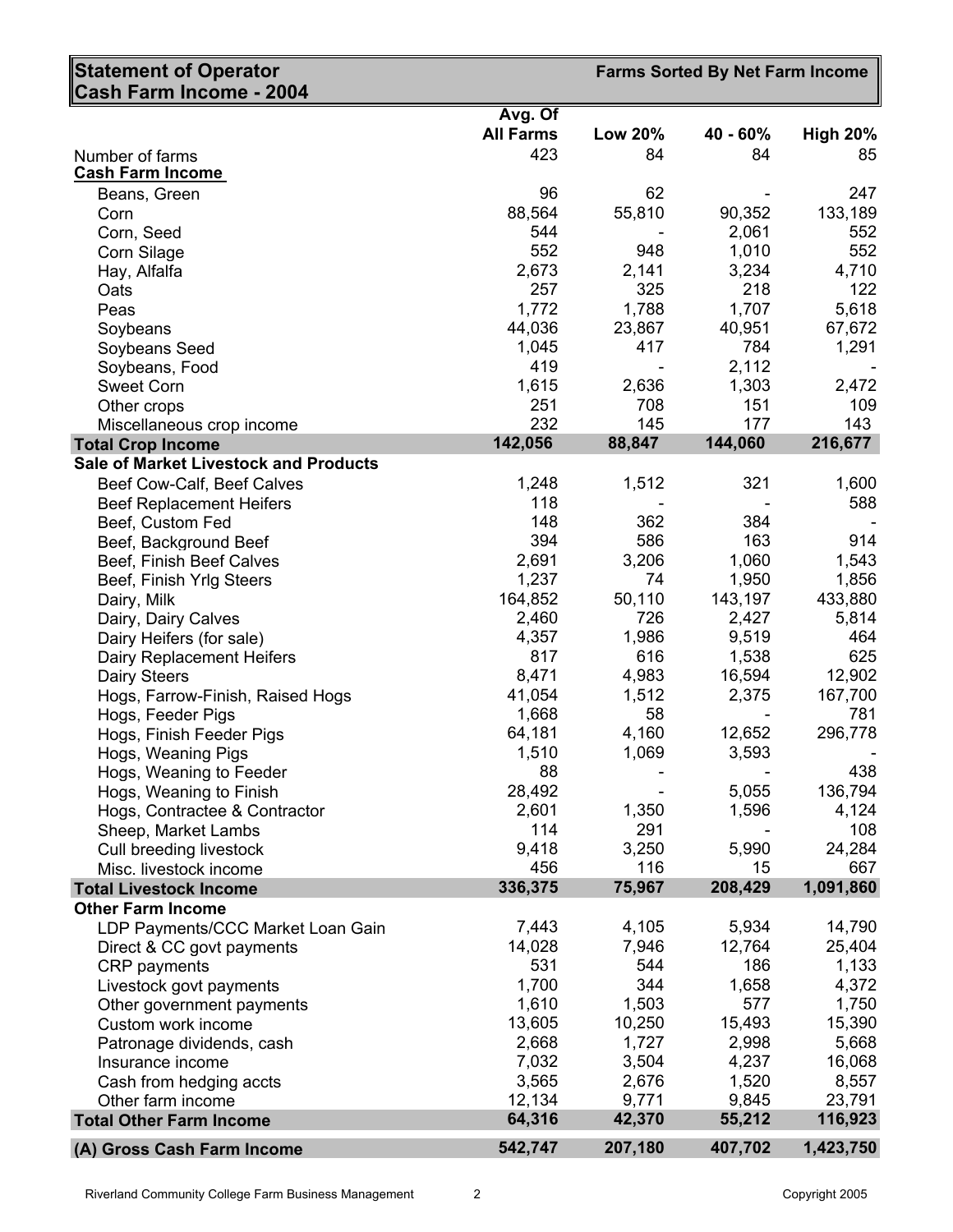| <b>Statement of Operator</b>                 | <b>Farms Sorted By Net Farm Income</b> |                 |                  |                  |
|----------------------------------------------|----------------------------------------|-----------------|------------------|------------------|
| <b>Cash Farm Operating Expense - 2004</b>    |                                        |                 |                  |                  |
|                                              | Avg. Of                                |                 |                  |                  |
|                                              | <b>All Farms</b>                       | Low 20%         | $40 - 60%$       | <b>High 20%</b>  |
| Number of farms<br><b>CASH FARM EXPENSE</b>  | 423                                    | 84              | 84               | 85               |
| Seed                                         | 20,094                                 | 13,010          | 18,450           | 35,930           |
| Fertilizer                                   | 22,267                                 | 13,731          | 22,215           | 36,612           |
| Crop chemicals                               | 13,948                                 | 10,574          | 12,747           | 23,614           |
| Crop insurance                               | 6,821                                  | 4,139           | 5,977            | 12,665           |
| Drying fuel                                  | 6,378                                  | 4,002           | 6,643            | 9,516            |
| Irrigation energy                            | 246                                    | 130             | 65               | 1,001            |
| CCC buyback                                  | 14,270                                 | 4,271           | 10,382           | 31,717           |
| Crop hauling and trucking                    | 284                                    | 268             | 463              | 266              |
| Crop marketing                               | 1,238                                  | 949             | 2,041            | 1,722            |
| Crop miscellaneous                           | 3,421                                  | 3,665           | 3,173            | 6,814            |
| <b>Total Crop Expense</b>                    | 88,967                                 | 54,739          | 82,156           | 159,857          |
| <b>Livestock Expenses</b>                    |                                        |                 |                  |                  |
| Feeder livestock purchase                    | 37,165                                 | 5,543           | 20,955           | 144,534          |
| Purchased feed                               | 101,158                                | 19,997          | 51,679           | 358,388          |
| <b>Breeding fees</b>                         | 3,625                                  | 1,042           | 2,983            | 9,941            |
| Veterinary                                   | 9,526                                  | 2,865           | 5,947            | 29,009           |
| <b>BST</b>                                   | 1,544                                  | 739             | 1,295            | 4,390            |
| <b>Supplies</b>                              | 7,074                                  | 2,515           | 5,754            | 18,223           |
| <b>DHIA</b>                                  | 773                                    | 241             | 755              | 1,886            |
| Contract production exp.                     | 6,823                                  | 1,258           | 3,843            | 24,952           |
| Livestock custom hire                        | 878                                    | 37              | 2,264            | 1,791            |
| Livestock hauling and trucking               | 3,330                                  | 1,050           | 2,929            | 9,265            |
| Livestock marketing                          | 4,257                                  | 624             | 1,346            | 16,706           |
| Bedding<br><b>Total Livestock Expense</b>    | 2,187<br>178,340                       | 685<br>36,596   | 2,216<br>101,966 | 5,405<br>624,490 |
|                                              |                                        |                 |                  |                  |
| <b>Other Farm Expenses</b>                   |                                        |                 |                  |                  |
| Interest                                     | 28,443                                 | 24,138          | 22,251           | 50,392           |
| Fuel & oil                                   | 13,476                                 | 8,125           | 10,970           | 27,677           |
| <b>Repairs</b>                               | 25,549                                 | 16,450          | 20,283           | 51,023           |
| Custom hire                                  | 13,567                                 | 7,141           | 7,504            | 37,723           |
| Hired labor                                  | 26,273                                 | 9,647           | 20,591           | 76,388           |
| Land rent                                    | 42,814<br>12,005                       | 23,499<br>4,376 | 38,110<br>7,882  | 82,792<br>40,581 |
| Machinery & bldg leases<br>Real estate taxes | 3,877                                  | 2,946           | 3,290            | 6,305            |
| Farm insurance                               | 5,835                                  | 3,999           | 4,573            | 11,934           |
| <b>Utilities</b>                             | 7,780                                  | 4,207           | 6,661            | 16,613           |
| Dues & professional fees                     | 1,622                                  | 1,278           | 1,531            | 2,892            |
| Hedging account deposits                     | 6,594                                  | 2,314           | 7,832            | 16,940           |
| Miscellaneous                                | 7,775                                  | 5,481           | 5,647            | 16,835           |
| <b>Total Other Expense</b>                   | 195,610                                | 113,601         | 157,125          | 438,095          |
| (B) Total Cash Operating Expense             | 462,919                                | 204,935         | 341,248          | 1,222,442        |
| (C) Net Cash Farm Income                     | 79,829                                 | 2,245           | 66,454           | 201,308          |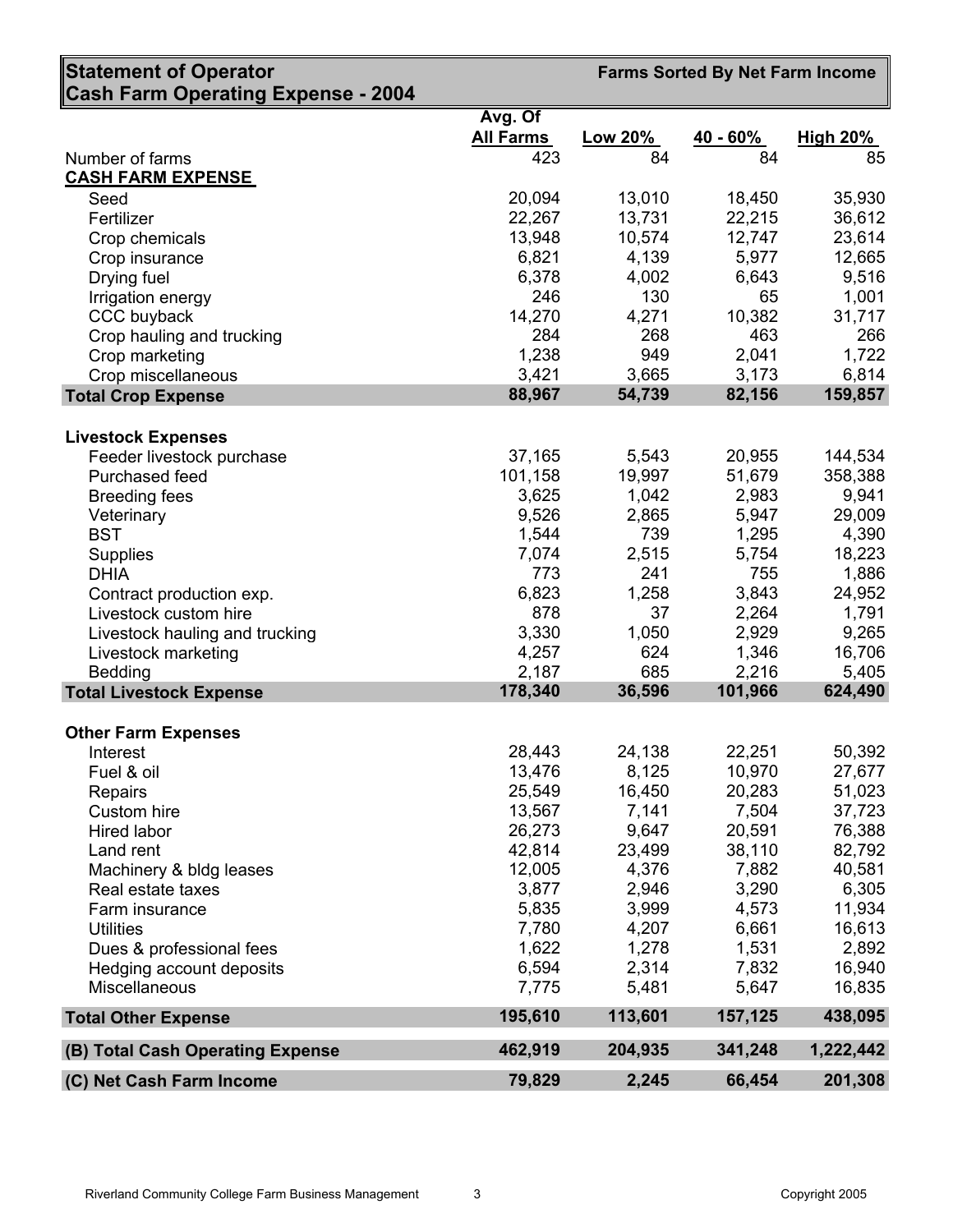**Detail of Accural Statement of Farm Profit & Loss - 2004**

**Farms Sorted By Net Farm Income** 

|                                                                | Avg. Of<br><b>All Farms</b> | <u>Low 20%</u> | 40 - 60%         | <u>High 20%</u>    |
|----------------------------------------------------------------|-----------------------------|----------------|------------------|--------------------|
| Number of farms                                                | 423                         | 84             | 84               | 85                 |
| <b>INVENTORY CHANGES</b>                                       |                             |                |                  |                    |
| Crops and feed                                                 | 14,720                      | 4,097          | 7,531            | 36,999             |
| Market livestock                                               | 8,998                       | 511            | -744             | 39,167             |
| Accounts receivable                                            | 5,911                       | $-768$         | 4,032            | 21,031             |
| Prepaid expenses and supplies                                  | 6,110                       | 2,081          | 2,951            | 22,099             |
| Accounts payable                                               | 1,677                       | $-2,491$       | 2,084            | 10,053             |
| (D) Total Inventory Change<br>(E) Net Operating Profit (C + D) | 37,417<br>117,246           | 3,430<br>5,676 | 15,854<br>82,308 | 129,350<br>330,659 |
| DEPRECIATION and OTHER CAPITAL ADJUSMENTS                      |                             |                |                  |                    |
| <b>Breeding livestock</b>                                      | $-1,148$                    | $-1,787$       | 132              | $-698$             |
| Machinery and equipment                                        | $-18,575$                   | $-13,696$      | $-16,087$        | $-32,892$          |
| <b>Buildings and improvements</b>                              | $-8,553$                    | $-5,002$       | $-6,498$         | $-19,179$          |
| Other farm capital                                             | 1,999                       | $-431$         | 1,376            | 3,191              |
| (F) Total Depreciation & Capital Adjustments                   | $-26,277$                   | $-20,916$      | $-21,076$        | $-49,579$          |
| (G) Net Farm Income $(E + F)$ **                               | 90,969                      | $-15,240$      | 61,232           | 281,080            |



\*\*(G) Net Farm Profit or Loss represents the dollars available on the returns in a farm business for Unpaid Family Labor and Management. Net worth growth occurs when the Net Farm Income plus Non-Farm Income exceeds the cost of Family Spending.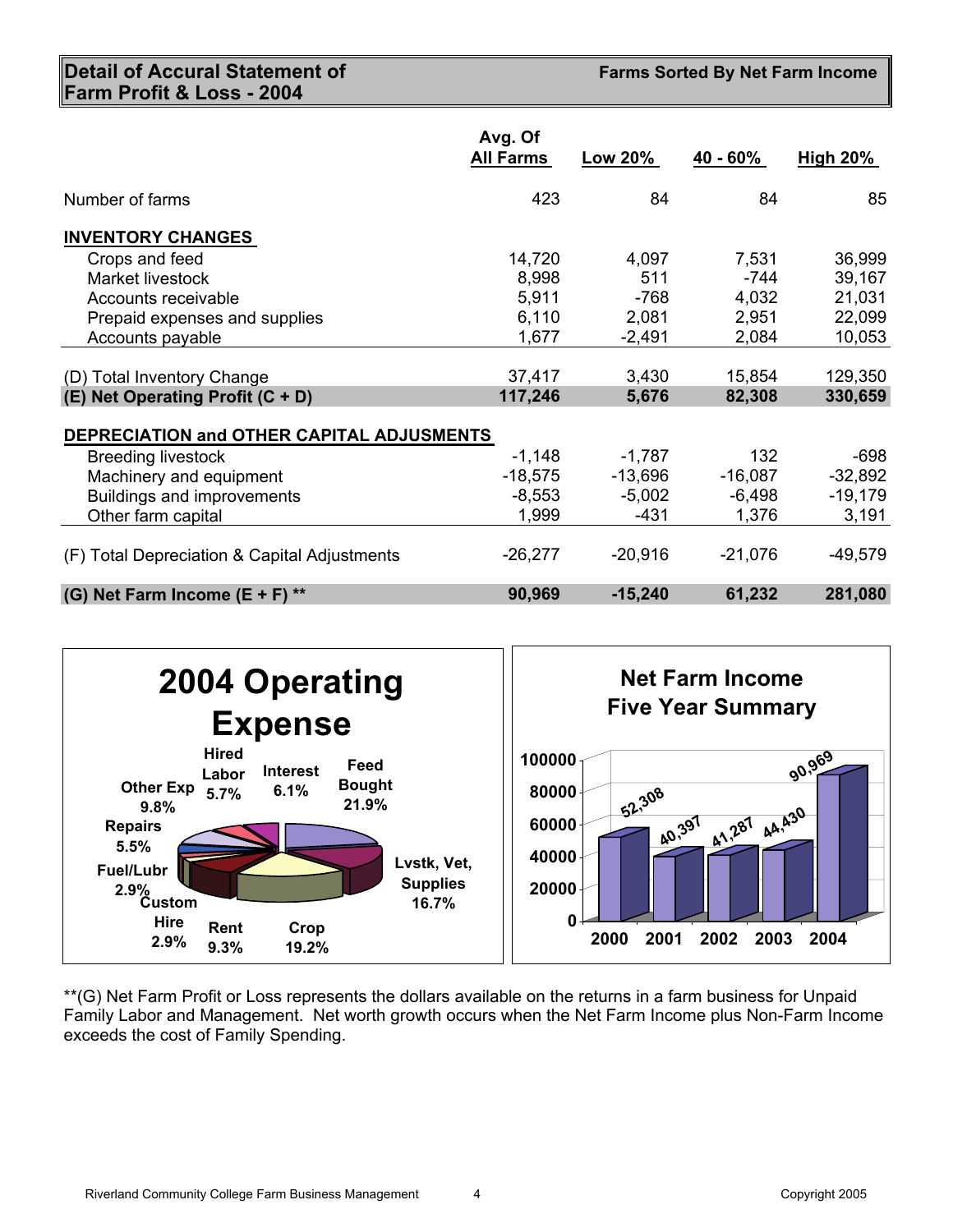| 2004 Inventory Changes,<br><b>Depreciation &amp; Capital Adjustments</b>         | <b>Farms Sorted By Net Farm Income</b> |                  |                  |                    |
|----------------------------------------------------------------------------------|----------------------------------------|------------------|------------------|--------------------|
|                                                                                  | Avg Of<br><b>All Farms</b>             | Low 20%          | 40 - 60%         | <b>High 20%</b>    |
| Number of farms                                                                  | 423                                    | 84               | 84               | 85                 |
| Net cash farm income                                                             | 79,829                                 | 2,245            | 66,454           | 201,308            |
| <b>Inventory changes</b>                                                         |                                        |                  |                  |                    |
| <b>Crops and Feed</b>                                                            |                                        |                  |                  |                    |
| Ending inventory                                                                 | 118,790                                | 60,069           | 104,686          | 231,013            |
| Beginning inventory<br>Inventory change                                          | 104,070<br>14,720                      | 55,972<br>4,097  | 97,155<br>7,531  | 194,014<br>36,999  |
|                                                                                  |                                        |                  |                  |                    |
| <b>Market Livestock</b><br><b>Ending inventory</b>                               | 56,889                                 | 14,415           | 23,080           | 201,071            |
| Beginning inventory                                                              | 47,891                                 | 13,904           | 23,823           | 161,904            |
| Inventory change                                                                 | 8,998                                  | 511              | $-744$           | 39,167             |
| <b>Accts Receivable &amp; Other Current Assets</b>                               |                                        |                  |                  |                    |
| Ending inventory                                                                 | 30,426                                 | 26,692           | 17,020           | 63,065             |
| Beginning inventory                                                              | 24,515                                 | 27,460           | 12,988           | 42,034             |
| Inventory change                                                                 | 5,911                                  | $-768$           | 4,032            | 21,031             |
| <b>Prepaid Expenses and Supplies</b>                                             |                                        |                  |                  |                    |
| Ending inventory                                                                 | 21,364                                 | 7,301            | 13,093           | 57,652             |
| Beginning inventory                                                              | 15,254                                 | 5,220            | 10,142           | 35,553             |
| Inventory change                                                                 | 6,110                                  | 2,081            | 2,951            | 22,099             |
| Accounts Payable & Accrued Expenses                                              |                                        |                  |                  |                    |
| Beginning inventory                                                              | 16,231                                 | 14,698           | 12,829           | 33,763             |
| Ending inventory                                                                 | 14,554<br>1,677                        | 17,189           | 10,745           | 23,710             |
| Inventory change                                                                 |                                        | $-2,491$         | 2,084            | 10,053             |
| <b>Total inventory change</b>                                                    | 37,417<br>117,246                      | 3,430<br>5,676   | 15,854<br>82,308 | 129,350<br>330,659 |
| <b>Net operating profit</b>                                                      |                                        |                  |                  |                    |
| <b>Depreciation &amp; Other Capital Adjustments</b><br><b>Breeding Livestock</b> |                                        |                  |                  |                    |
| Ending inventory                                                                 | 82,605                                 | 29,085           | 77,274           | 191,444            |
| Capital sales                                                                    | 2,128                                  | 921              | 4,555            | 4,070              |
| Beginning inventory                                                              | 76,448                                 | 27,422           | 71,370           | 176,050            |
| Capital purchases                                                                | 9,433                                  | 4,371            | 10,327           | 20,161             |
| Depreciation, capital adjust.                                                    | $-1,148$                               | $-1,787$         | 132              | $-698$             |
| <b>Machinery and Equipment</b>                                                   |                                        |                  |                  |                    |
| Ending inventory                                                                 | 193,130                                | 115,463          | 163,819          | 364,045            |
| Capital sales<br>Beginning inventory                                             | 4,052<br>174,549                       | 1,845<br>110,372 | 1,761<br>155,088 | 11,517<br>312,445  |
| Capital purchases                                                                | 41,207                                 | 20,632           | 26,578           | 96,010             |
| Depreciation, capital adjust.                                                    | $-18,575$                              | $-13,696$        | $-16,087$        | $-32,892$          |
| <b>Buildings and Improvements</b>                                                |                                        |                  |                  |                    |
| Ending inventory                                                                 | 155,387                                | 91,251           | 106,474          | 332,583            |
| Capital sales                                                                    |                                        |                  |                  |                    |
| Beginning inventory                                                              | 141,571                                | 83,838           | 107,035          | 301,561            |
| Capital purchases                                                                | 22,369                                 | 12,416           | 5,936            | 50,201             |
| Depreciation, capital adjust.                                                    | $-8,553$                               | $-5,002$         | $-6,498$         | $-19,179$          |
| <b>Other Capital Assets</b>                                                      |                                        |                  |                  |                    |
| Ending inventory<br>Capital sales                                                | 43,288<br>810                          | 20,688<br>151    | 31,469<br>278    | 92,222<br>3,423    |
| Beginning inventory                                                              | 38,519                                 | 19,733           | 28,109           | 89,096             |
| Capital purchases                                                                | 3,580                                  | 1,536            | 2,262            | 3,359              |
| Depreciation, capital adjust.                                                    | 1,999                                  | $-431$           | 1,376            | 3,191              |
| <b>Total Depreciation and Capital Adjustments</b>                                | $-26,277$                              | $-20,916$        | $-21,076$        | $-49,579$          |
| Net farm income                                                                  | 90,969                                 | $-15,240$        | 61,232           | 281,080            |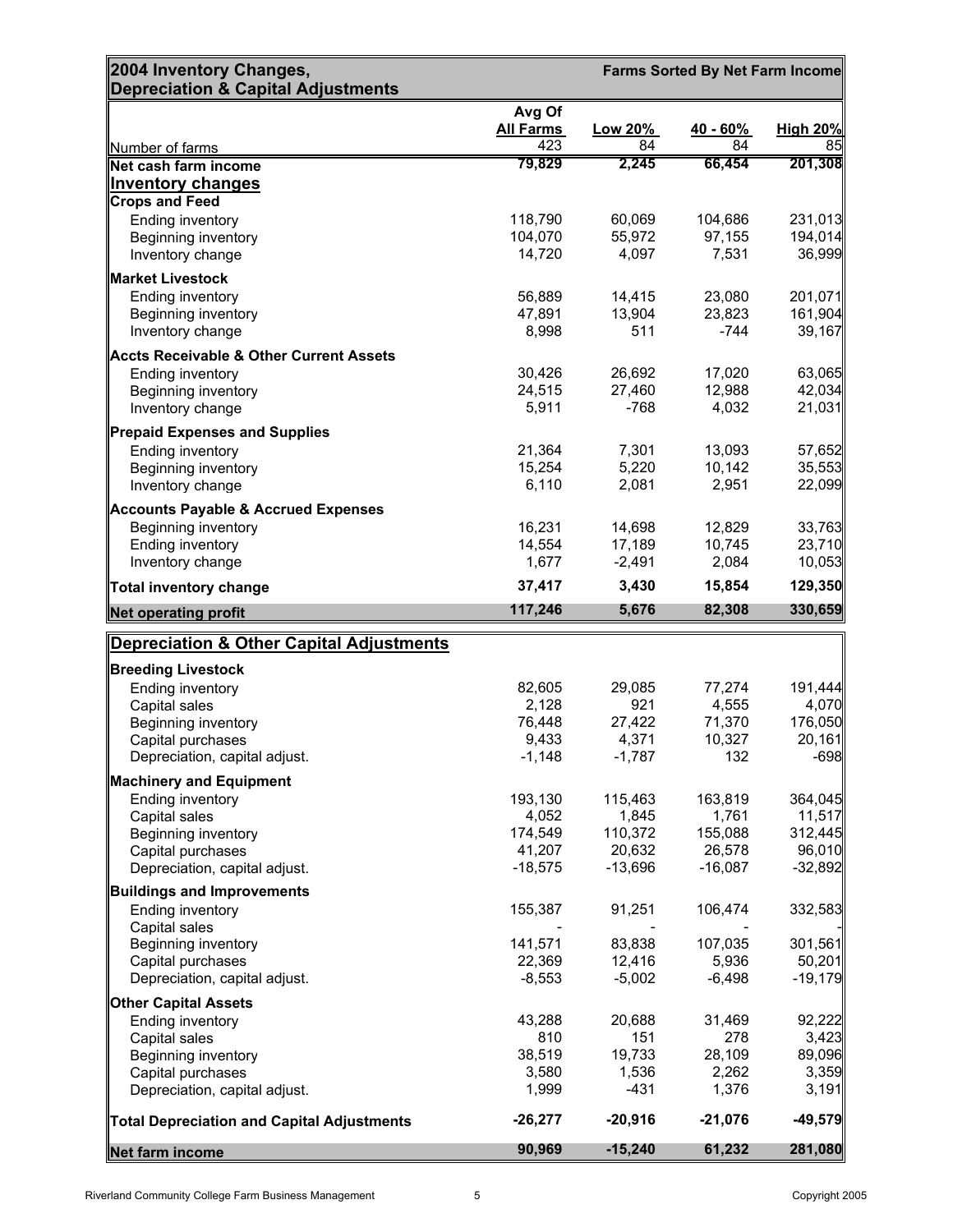## **Profitability & Liquidity Analysis - 2004**

|                                 | Avg. Of |                                     |         |                   | Avg. Of                             |                                |        |                     |
|---------------------------------|---------|-------------------------------------|---------|-------------------|-------------------------------------|--------------------------------|--------|---------------------|
|                                 |         | All Farms Low 20%                   |         |                   | 40 - 60% High 20% All Farms Low 20% |                                |        | 40 - 60% High 20%   |
| Number of farms                 | 423     | 84                                  | 84      | 85                | 423                                 | 84                             | 84     | 85                  |
|                                 |         |                                     |         |                   |                                     |                                |        |                     |
|                                 |         | <b>Assets Valued at Cost</b>        |         |                   |                                     | <b>Assets Valued at Market</b> |        |                     |
| 2004 Profitability              |         |                                     |         |                   |                                     |                                |        |                     |
| Net farm income                 | 90,969  | $-15,240$                           | 61,232  | 281,080           | 119,990                             | 13,841                         | 90,701 | 310,584             |
| Labor and management earnings   | 65,237  | $-26,766$                           | 39,423  | 229,411           | 83,631                              | $-6,707$                       | 59,815 | 240,036             |
| Rate of return on assets        | 9.2%    | $-2.7%$                             | 6.7%    | 15.5%             | 9.3%                                | 1.7%                           | 8.0%   | 12.9%               |
| Rate of return on equity        | 13.5%   | $-24.8%$                            | 8.0%    | 26.0%             | 14.1%                               | $-3.0%$                        | 11.3%  | 21.4%               |
| Operating profit margin         | 19.6%   | $-8.2%$                             | 14.9%   | 26.8%             | 26.3%                               | 7.7%                           | 23.4%  | 29.7%               |
| Asset turnover rate             | 47.2%   | 32.7%                               | 45.4%   | 57.9%             | 35.2%                               | 22.1%                          | 34.3%  | 43.3%               |
| Interest on farm net worth      | 25,732  | 11,526                              | 21,809  | 51,669            | 36,359                              | 20,547                         | 30,886 | 70,548              |
| Farm interest expense           | 28,758  | 24,243                              | 22,653  | 49,723            | 28,758                              | 24,243                         | 22,653 | 49,723              |
| Value of operator lbr and mgmt. | 34,954  | 24,015                              | 32,435  | 58,421            | 34,954                              | 24,015                         | 32,435 | 58,421              |
| Return on farm assets           | 84,773  | $-15,013$                           | 51,450  | 272,382           | 113,794                             | 14,068                         | 80,919 | 301,886             |
| Average farm assets             | 917,314 | 562,130                             | 762,501 |                   | 1,758,342 1,229,925                 | 832,325                        |        | 1,008,133 2,348,155 |
|                                 | 56,014  | $-39,256$                           | 28,797  | 222,659           | 85,036                              | $-10,174$                      | 58,267 | 252,163             |
| Return on farm equity           |         |                                     |         |                   |                                     |                                |        | 513,658 1,175,804   |
| Average farm equity             | 416,086 | 158,369                             | 360,872 | 856,566           | 604,024                             | 340,513                        |        |                     |
| Value of farm production        | 432,906 | 183,692                             |         | 346,019 1,017,328 | 432,906                             | 183,692                        |        | 346,019 1,017,328   |
|                                 | Avg. Of |                                     |         |                   |                                     |                                |        |                     |
|                                 |         | All Farms Low 20% 40 - 60% High 20% |         |                   |                                     |                                |        |                     |
| Number of farms                 | 423     | 84                                  | 84      | 85                |                                     |                                |        |                     |
| 2004 Liquidity (Cash)           |         |                                     |         |                   |                                     |                                |        |                     |
| Net cash farm income            | 79,829  | 2,245                               | 66,454  | 201,308           |                                     |                                |        |                     |
| Net nonfarm income              | 24,313  | 44,053                              | 21,990  | 13,753            |                                     |                                |        |                     |
| Family living and taxes         | 50,048  | 41,681                              | 48,124  | 70,185            |                                     |                                |        |                     |
| Principal due on long term debt | 16,368  | 12,874                              | 10,588  | 29,958            |                                     |                                |        |                     |
| Cash available for interm. debt | 37,725  | $-8,256$                            | 29,732  | 114,918           |                                     |                                |        |                     |
| Average intermediate debt       | 137,278 | 85,901                              | 125,744 | 257,789           |                                     |                                |        |                     |
|                                 |         |                                     |         |                   |                                     |                                |        |                     |
| Years to turnover interm. debt  | 3.6     | $***$                               | 4.2     | 2.2               |                                     |                                |        |                     |
| Expense as a % of income        | 85%     | 99%                                 | 84%     | 86%               |                                     |                                |        |                     |
| Interest as a % of income       | 5%      | 12%                                 | 5%      | 4%                |                                     |                                |        |                     |
| 2004 Liquidity (Accrual)        |         |                                     |         |                   |                                     |                                |        |                     |
| Total accrual farm income       | 572,377 | 211,020                             | 418,521 | 1,520,948         |                                     |                                |        |                     |
| Total accrual operating expense | 455,131 | 205,344                             | 336,213 | 1,190,289         |                                     |                                |        |                     |
| Net accrual operating income    | 117,246 | 5,676                               | 82,308  | 330,659           |                                     |                                |        |                     |
| Net nonfarm income              | 24,313  | 44,053                              | 21,990  | 13,753            |                                     |                                |        |                     |
| Family living and taxes         | 50,048  | 41,681                              | 48,124  | 70,185            |                                     |                                |        |                     |
| Principal due on long term debt | 16,368  | 12,874                              | 10,588  | 29,958            |                                     |                                |        |                     |
| Available for intermediate debt | 75,142  | $-4,826$                            | 45,586  | 244,268           |                                     |                                |        |                     |
| Average intermediate debt       | 137,278 | 85,901                              | 125,744 | 257,789           |                                     |                                |        |                     |
| Years to turnover interm. debt  | 1.8     | $***$                               | 2.8     | 1.1               |                                     |                                |        |                     |
| Expense as a % of income        | 80%     | 97%                                 | 80%     | 78%               |                                     |                                |        |                     |
| Interest as a % of income       | 5%      | 11%                                 | 5%      | 3%                |                                     |                                |        |                     |

\*\* Income insufficient to meet debt servicing requirements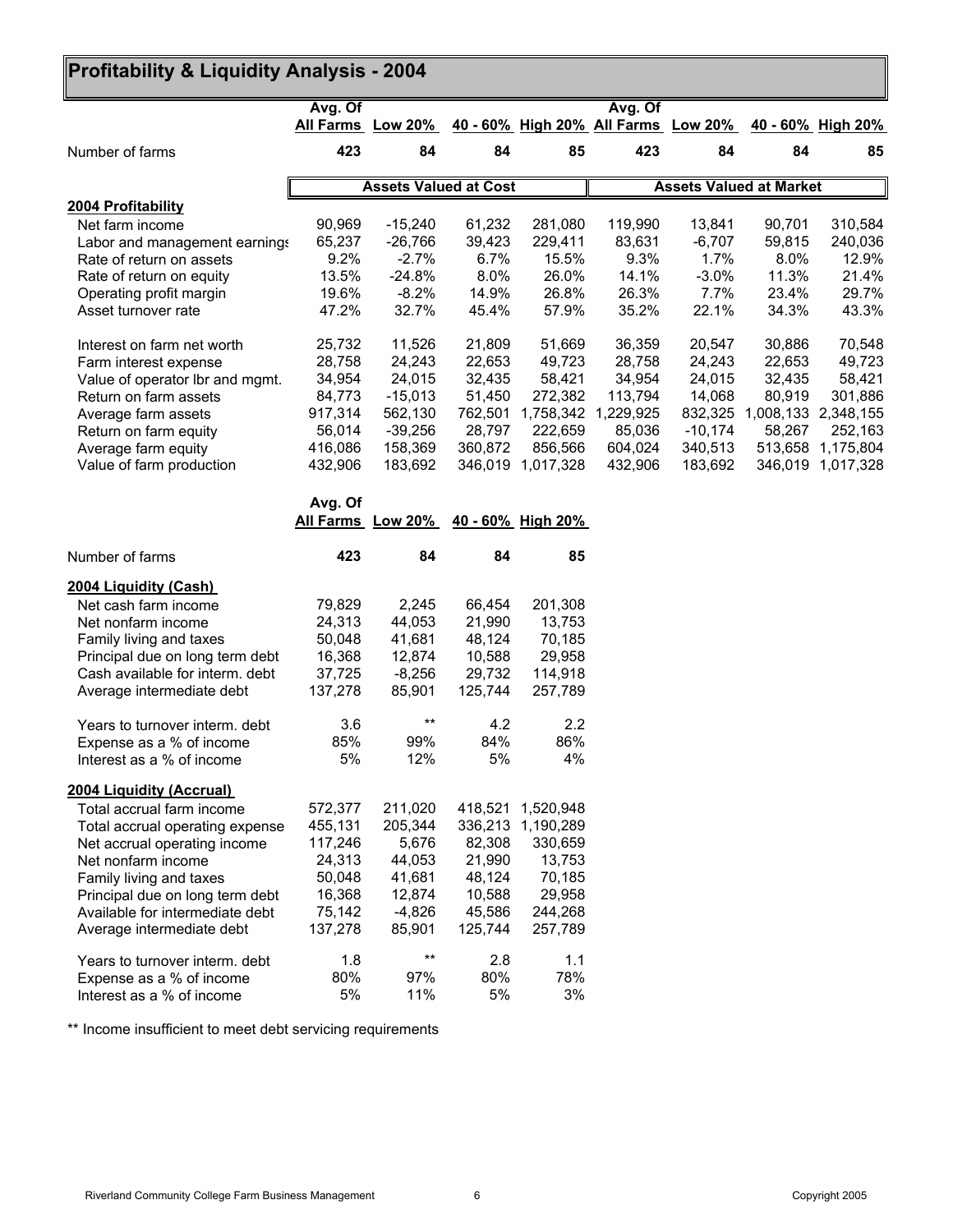| Ending Balance Sheet - Assets at Cost Values - 2004 |                  |          |          |                 |
|-----------------------------------------------------|------------------|----------|----------|-----------------|
|                                                     | Avg. Of          |          |          |                 |
|                                                     | <b>All Farms</b> | Low 20%  | 40 - 60% | <b>High 20%</b> |
| Number of farms                                     | 423              | 84       | 84       | 85              |
| <b>ASSETS</b>                                       |                  |          |          |                 |
| <b>Current Farm Assets</b>                          |                  |          |          |                 |
| Cash and checking balance                           | 14,137           | 8,191    | 15,319   | 26,116          |
| Prepaid expenses & supplies                         | 21,364           | 7,301    | 13,093   | 57,652          |
| Growing crops                                       | 210              |          | 1,026    |                 |
| Accounts receivable                                 | 22,106           | 20.777   | 12,956   | 46,689          |
| Hedging accounts                                    | 1,565            | 485      | 1,576    | 2,272           |
| Crops held for sale or feed                         | 105,319          | 49,566   | 82,418   | 216,615         |
| Crops under government loan                         | 26,823           | 23,334   | 37,523   | 28,141          |
| Market livestock held for sale                      | 56,889           | 14,415   | 23,080   | 201,071         |
| Other current assets                                | 6,545            | 5,431    | 1,462    | 14,105          |
| <b>Total Current Farm Assets</b>                    | 254,959          | 129,499  | 188,452  | 592,661         |
| <b>Intermediate Farm Assets</b>                     |                  |          |          |                 |
| <b>Breeding livestock</b>                           | 82,605           | 29,085   | 77,274   | 191,444         |
| Machinery and equipment                             | 182,458          | 105,798  | 153,853  | 346,820         |
| <b>Titled vehicles</b>                              | 10,672           | 9,665    | 9,966    | 17,226          |
| Other intermediate assets                           | 19,066           | 9,702    | 15,140   | 39,424          |
| <b>Total Intermediate Farm Assets</b>               | 294,801          | 154,250  | 256,233  | 594,913         |
| <b>Long Term Farm Assets</b>                        |                  |          |          |                 |
| Farm land                                           | 247,755          | 201,064  | 230,101  | 323,776         |
| Buildings and improvements                          | 155,387          | 91,251   | 106,474  | 332,583         |
| Other long-term assets                              | 24,222           | 10,986   | 16,329   | 52,798          |
| Total long-term farm assets                         | 427,363          | 303,301  | 352,904  | 709,157         |
| <b>Total Farm Assets</b>                            | 977,123          | 587,050  | 797,589  | 1,896,731       |
| <b>Total Nonfarm Assets</b>                         | 150,443          | 133,078  | 172,250  | 170,067         |
| <b>Total Assets</b>                                 | 1,127,566        | 720,127  | 969,839  | 2,066,798       |
| <b>LIABILITIES</b>                                  |                  |          |          |                 |
| <b>Current Farm Liabilities</b>                     |                  |          |          |                 |
| Accrued interest                                    | 4,454            | 3,569    | 3,547    | 6,216           |
| Accounts payable                                    | 10,098           | 13,629   | 7,195    | 17,482          |
| <b>Current notes</b>                                | 90,401           | 69,112   | 62,364   | 186,054         |
| Government crop loans                               | 24,860           | 22,298   | 34,430   | 26,121          |
| Principal due on term debt                          | 41,389           | 30,448   | 30,420   | 82,536          |
| <b>Total Current Farm Liabilities</b>               | 171,202          | 139,056  | 137,956  | 318,409         |
| <b>Total Intermediate Farm Liabilties</b>           | 116,454          | 74,977   | 105,868  | 213,109         |
| <b>Total Long Term Farm Liabilities</b>             | 242,920          | 220,434  | 177,973  | 402,880         |
| <b>Total Farm Liabilities</b>                       | 530,576          | 434,467  | 421,796  | 934,397         |
| Total nonfarm liabilities                           | 23,845           | 32,130   | 20,344   | 13,194          |
| <b>Total Liabilities</b>                            | 554,421          | 466,598  | 442,141  | 947,591         |
| Net Worth (farm and nonfarm)                        | 573,145          | 253,530  | 527,699  | 1,119,207       |
| <b>Net Worth Change</b>                             | 72,508           | $-3,139$ | 43,889   | 228,644         |
| <b>Ratio Analysis</b>                               |                  |          |          |                 |
| Current farm liabilities / assets                   | 67%              | 107%     | 73%      | 54%             |
| Curr. & interm farm liab. / assets                  | 52%              | 75%      | 55%      | 45%             |
| Long term farm liab. / assets                       | 57%              | 73%      | 50%      | 57%             |
| Total debt to asset ratio                           | 49%              | 65%      | 46%      | 46%             |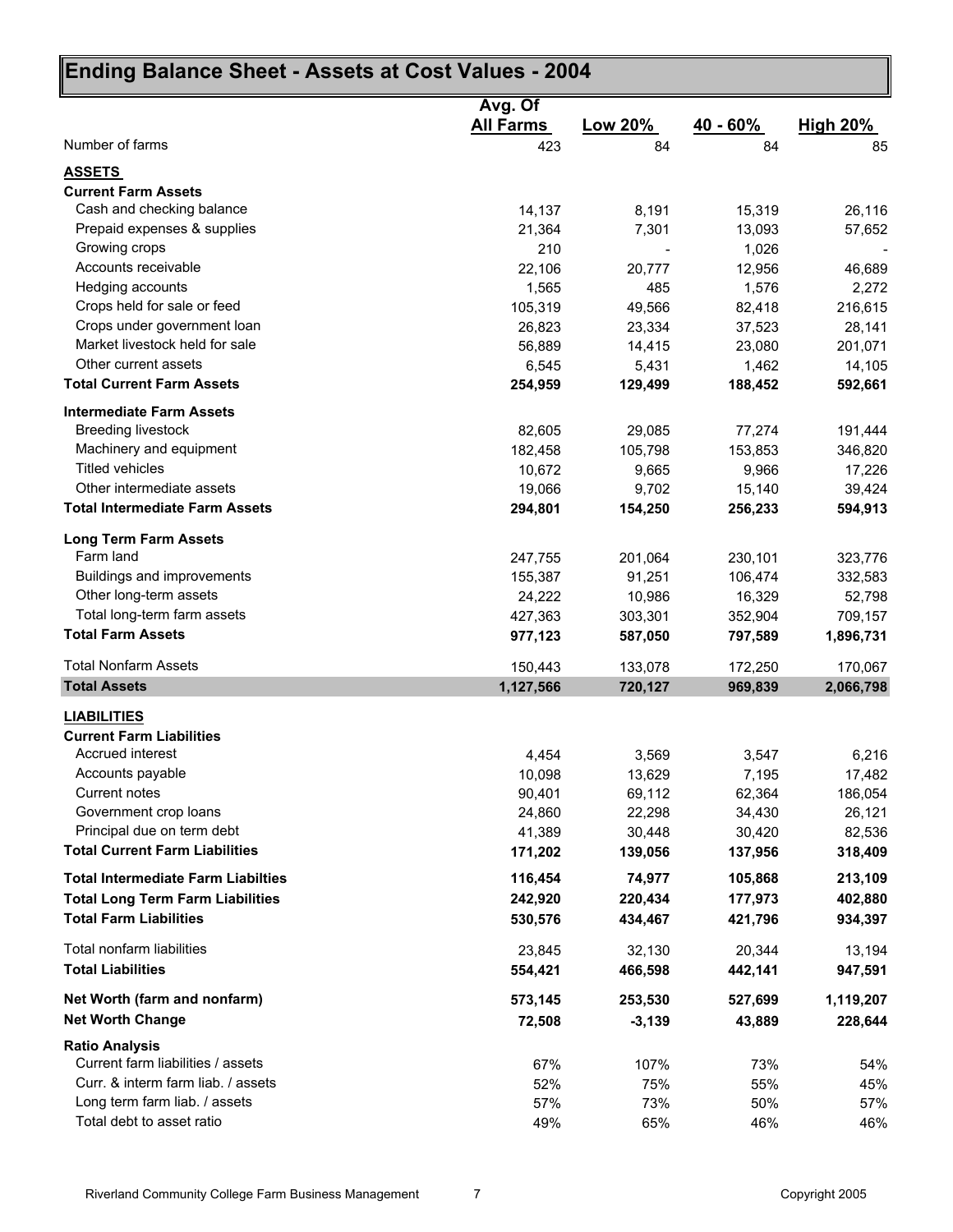| Ending Balance Sheet - Assets at Market Value - 2004                              |                    |                    |                    |                      |  |
|-----------------------------------------------------------------------------------|--------------------|--------------------|--------------------|----------------------|--|
|                                                                                   | Avg. Of            |                    |                    |                      |  |
|                                                                                   | <b>All Farms</b>   | Low 20%            | $40 - 60\%$        | <b>High 20%</b>      |  |
| Number of farms                                                                   | 423                | 84                 | 84                 | 85                   |  |
| <b>ASSETS</b>                                                                     |                    |                    |                    |                      |  |
| <b>Current Farm Assets</b>                                                        |                    |                    |                    |                      |  |
| Cash and checking balance                                                         | 14,137             | 8,191              | 15,319             | 26,116               |  |
| Prepaid expenses & supplies                                                       | 21,364<br>210      | 7,301              | 13,093             | 57,652               |  |
| Growing crops<br>Accounts receivable                                              | 22,106             | 20,777             | 1,026<br>12,956    | 46,689               |  |
| Hedging accounts                                                                  | 1,565              | 485                | 1,576              | 2,272                |  |
| Crops held for sale or feed                                                       | 105,319            | 49,566             | 82,418             | 216,615              |  |
| Crops under government loan                                                       | 26,823             | 23,334             | 37,523             | 28,141               |  |
| Market livestock held for sale                                                    | 56,889             | 14,415             | 23,080             | 201,071              |  |
| Other current assets                                                              | 6,545              | 5,431              | 1,462              | 14,105               |  |
| <b>Total Current Farm Assets</b>                                                  | 254,959            | 129,499            | 188,452            | 592,661              |  |
| <b>Intermediate Farm Assets</b>                                                   |                    |                    |                    |                      |  |
| <b>Breeding livestock</b>                                                         | 98,952             | 34,389             | 78,865             | 253,630              |  |
| Machinery and equipment                                                           | 261,237            | 164,940            | 211,351            | 492,156              |  |
| <b>Titled vehicles</b>                                                            | 16,632             | 13,637             | 12,281             | 31,842               |  |
| Other intermediate assets                                                         | 20,816             | 11,041             | 17,879             | 43,861               |  |
| <b>Total Intermediate Farm Assets</b>                                             | 397,637            | 224,007            | 320,376            | 821,490              |  |
| <b>Long Term Farm Assets</b>                                                      |                    |                    |                    |                      |  |
| Farm land                                                                         | 431,388            | 378,454            | 379,905            | 621,305              |  |
| Buildings and improvements                                                        | 204,193            | 132,134            | 156,457            | 428,824              |  |
| Other long-term assets                                                            | 24,616<br>660,197  | 12,222<br>522,811  | 17,612<br>553,973  | 54,582<br>1,104,712  |  |
| <b>Total Long-Term Farm Assets</b><br><b>Total Farm Assets</b>                    | 1,312,793          | 876,316            | 1,062,801          | 2,518,863            |  |
|                                                                                   |                    |                    |                    |                      |  |
| <b>Total Nonfarm Assets</b>                                                       | 170,525            | 171,024            | 194,321            | 175,950              |  |
| <b>Total Assets</b>                                                               | 1,483,318          | 1,047,340          | 1,257,122          | 2,694,813            |  |
| <b>LIABILITIES</b>                                                                |                    |                    |                    |                      |  |
| <b>Current Farm Liabilities</b>                                                   |                    |                    |                    |                      |  |
| <b>Accrued interest</b>                                                           | 4,454<br>10,098    | 3,569<br>13,629    | 3,547<br>7,195     | 6,216<br>17,482      |  |
| Accounts payable<br>Current notes                                                 | 90,401             | 69,112             | 62,364             | 186,054              |  |
| Government crop loans                                                             | 24,860             | 22,298             | 34,430             | 26,121               |  |
| Principal due on term debt                                                        | 41,389             | 30,448             | 30,420             | 82,536               |  |
| <b>Total Current Farm Liabilities</b>                                             | 171,202            | 139,056            | 137,956            | 318,409              |  |
| <b>Total Intermediate Farm Liabilties</b>                                         | 116,454            | 74,977             | 105,868            | 213,109              |  |
| <b>Total Long Term Farm Liabilities</b>                                           | 242,920            | 220,434            | 177,973            | 402,880              |  |
| <b>Total Farm Liabilities</b>                                                     | 530,576            | 434,467            | 421,796            | 934,397              |  |
|                                                                                   |                    |                    |                    |                      |  |
| <b>Total Nonfarm Liabilities</b>                                                  | 23,845             | 32,130             | 20,344             | 13,194               |  |
| <b>Total Liabilities Excluding Deferreds</b><br><b>Total Deferred Liabilities</b> | 554,421<br>139,475 | 466,598<br>102,045 | 442,141<br>106,679 | 947,591<br>290,908   |  |
| <b>Total Liabilities</b>                                                          | 693,896            | 568,642            | 548,819            | 1,238,500            |  |
|                                                                                   |                    |                    |                    |                      |  |
| Retained earnings                                                                 | 573,145            | 253,530            | 527,699            | 1,119,207            |  |
| Market valuation equity                                                           | 216,278<br>789,423 | 225,168<br>478,698 | 180,604<br>708,302 | 337,107<br>1,456,314 |  |
| Net worth (farm and nonfarm)<br>Net worth excluding deferreds                     | 928,898            | 580,743            | 814,981            | 1,747,222            |  |
|                                                                                   |                    |                    |                    |                      |  |
| <b>Net Worth Change</b>                                                           | 103,890            | 28,859             | 76,527             | 259,748              |  |
| <b>Ratio Analysis</b>                                                             |                    |                    |                    |                      |  |
| Current farm liabilities / assets<br>Curr. & interm farm liab. / assets           | 67%<br>44%         | 107%<br>61%        | 73%<br>48%         | 54%<br>38%           |  |
| Long term farm liab. / assets                                                     | 37%                | 42%                | 32%                | 36%                  |  |
| Total debt to asset ratio                                                         | 47%                | 54%                | 44%                | 46%                  |  |
| Debt to assets excl deferreds                                                     | 37%                | 45%                | 35%                | 35%                  |  |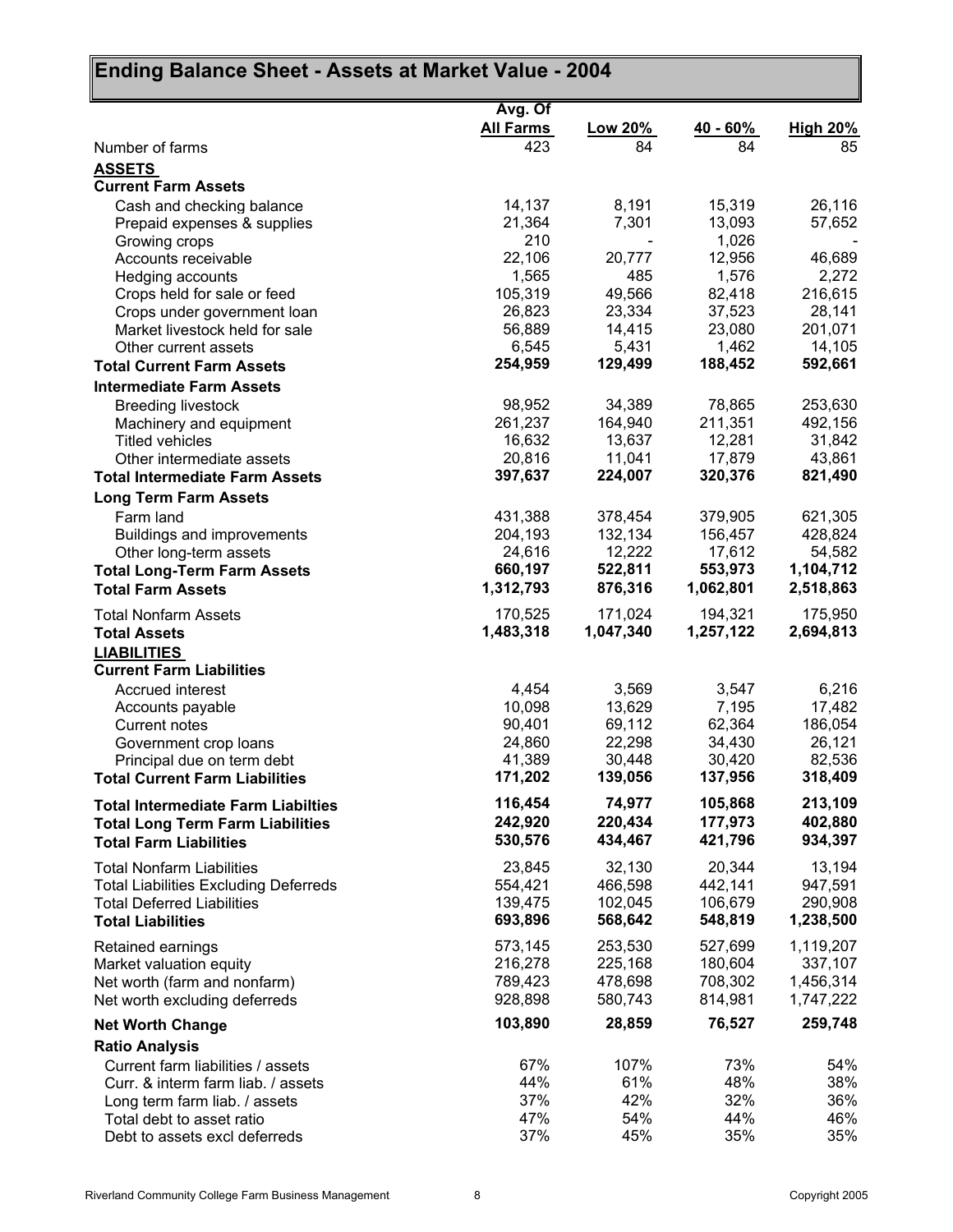| Financial Standards Measures - 2004 |                             |           |          |                 |
|-------------------------------------|-----------------------------|-----------|----------|-----------------|
|                                     | Avg. Of<br><b>All Farms</b> | Low 20%   | 40 - 60% | <b>High 20%</b> |
| Number of farms                     | 423                         | 84        | 84       | 85              |
| Liquidity                           |                             |           |          |                 |
| Current ratio                       | 1.49                        | 0.93      | 1.37     | 1.86            |
| Working capital                     | 83,756                      | $-9,558$  | 50,496   | 274,253         |
| <b>Solvency (Market)</b>            |                             |           |          |                 |
| Farm debt to asset ratio            | 51%                         | 60%       | 49%      | 49%             |
| Farm equity to asset ratio          | 49%                         | 40%       | 51%      | 51%             |
| Farm debt to equity ratio           | 102%                        | 151%      | 96%      | 94%             |
| <b>Profitability (Cost)</b>         |                             |           |          |                 |
| Rate of return on farm assets       | 9.2%                        | $-2.7%$   | 6.7%     | 15.5%           |
| Rate of return on farm equity       | 13.5%                       | $-24.8%$  | 8.0%     | 26.0%           |
| Operating profit margin             | 19.6%                       | $-8.2%$   | 14.9%    | 26.8%           |
| Net farm income                     | 90,969                      | $-15,240$ | 61,232   | 281,080         |
| <b>Repayment Capacity</b>           |                             |           |          |                 |
| Term debt coverage ratio            | 184%                        | 61%       | 150%     | 276%            |
| Capital replacement margin          | 52,507                      | $-18,066$ | 24,584   | 201,497         |
| <b>Efficiency</b>                   |                             |           |          |                 |
| Asset turnover rate (cost)          | 47.2%                       | 32.7%     | 45.4%    | 57.9%           |
| Operating expense ratio             | 74.5%                       | 85.8%     | 74.9%    | 75.0%           |
| Depreciation expense ratio          | 4.6%                        | 9.9%      | 5.0%     | 3.3%            |
| Interest expense ratio              | 5.0%                        | 11.5%     | 5.4%     | 3.3%            |
| Net farm income ratio               | 15.9%                       | $-7.2%$   | 14.6%    | 18.5%           |

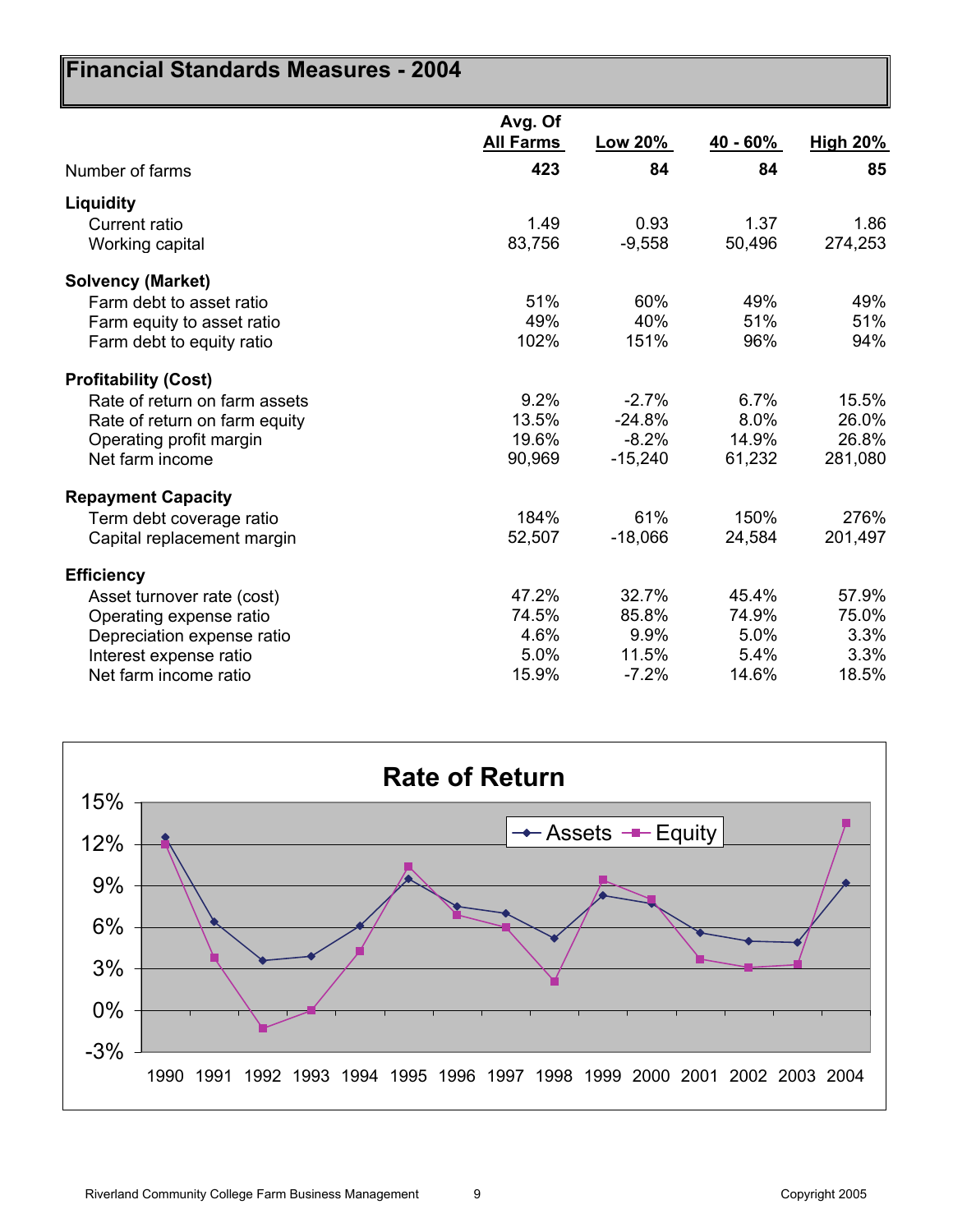

Note: The total of Liabilities plus Net Worth is equal to the Total Assets. This data includes both Farm and Non Farm Assets and Liabilities. (December 31)



Note: The Debt to Asset Ratio is a comparison of the Total Liabilities to the Total Assets. It is an indication of the amount debt held for each dollar of asset.



Note: The change in Net Worth includes Farm and Non-Farm Assets & Liabilities.



Note: Total Oper. Expense to Total Oper. Income is an indication of the amount of every dollar of oper. income which is spent on oper. expense.



Note: This ratio is a comparison of the Current Assets to the Current Liabilities. (December 31)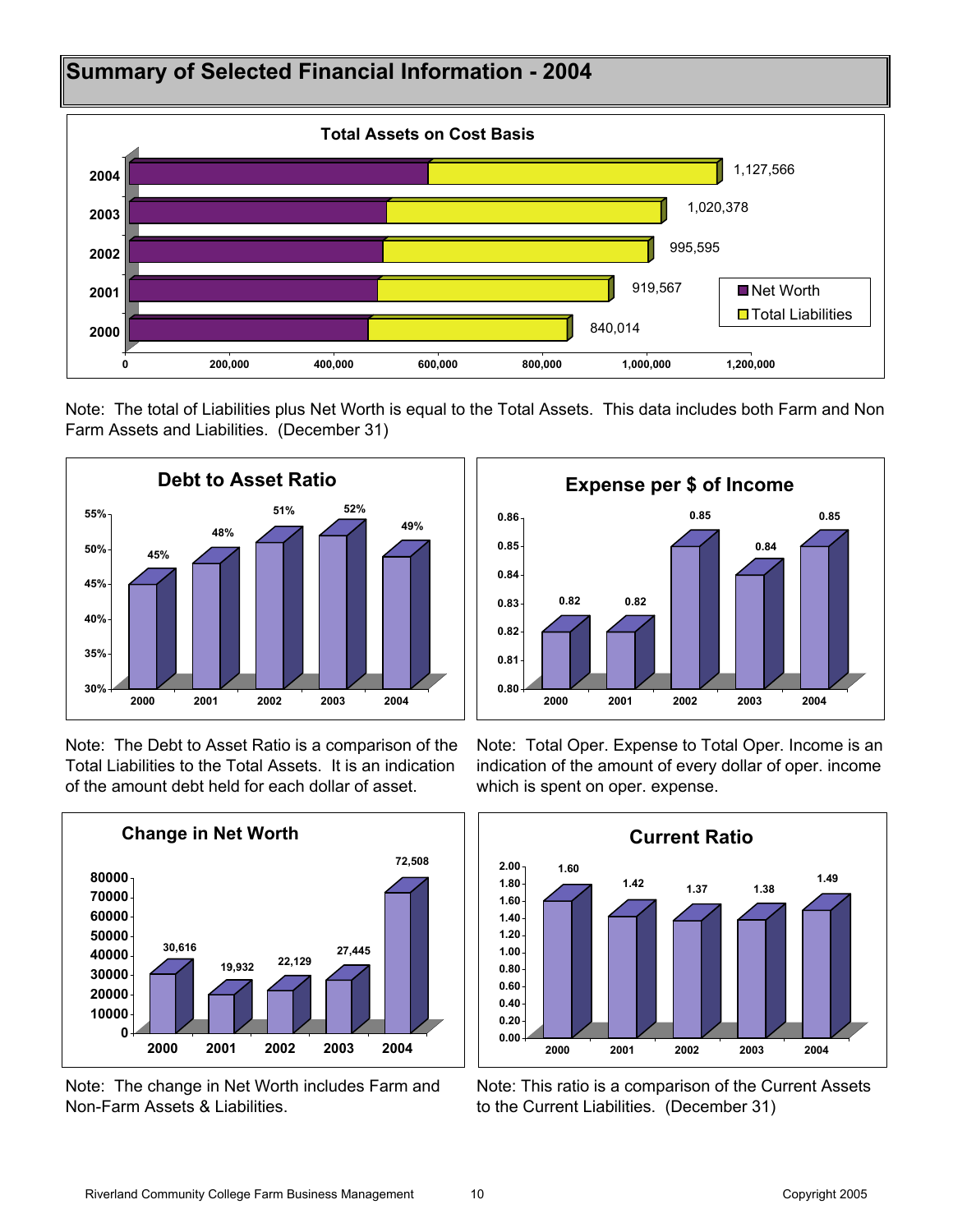| Crop Production, Marketing & Labor Summary - 2004 |                    |                   |                    |                 |  |
|---------------------------------------------------|--------------------|-------------------|--------------------|-----------------|--|
|                                                   | Avg. Of            |                   |                    |                 |  |
|                                                   | <b>All Farms</b>   | Low 20%           | <u>40 - 60%</u>    | <b>High 20%</b> |  |
| Number of farms                                   | 423                | 84                | 84                 | 85              |  |
| <b>Acreage Summary</b>                            |                    |                   |                    |                 |  |
| Total acres owned                                 | 240                | 186               | 222                | 349             |  |
| Total crop acres                                  | 567                | 373               | 511                | 937             |  |
| Crop acres owned                                  | 191                | 148               | 164                | 277             |  |
| Crop acres cash rented                            | 361                | 224               | 325                | 652             |  |
| Crop acres share rented                           | 15                 | 1                 | 21                 | $\overline{7}$  |  |
| Total pasture acres                               | 6                  | 3                 | 6                  | $\overline{7}$  |  |
| <b>Average Price Received (Cash Sales Only)</b>   |                    |                   |                    |                 |  |
| Corn per bushel                                   | 2.40               | 2.28              | 2.45               | 2.47            |  |
| Soybeans per bushel                               | 6.65               | 6.15              | 6.68               | 6.91            |  |
| Hay, Alfalfa per ton                              | 103.47             | 91.27             | 101.88             | 126.21          |  |
| Oats per bushel                                   | 1.50               | 1.44              | 1.39               |                 |  |
| Peas per lb                                       | 0.090              | 0.111             | 0.085              | 0.087           |  |
| Sweet Corn per ton                                | 46.25              | 43.76             | 53.94              | 44.68           |  |
| Straw per ton                                     | 56.37              | 61.37             |                    |                 |  |
| Corn Silage per ton                               | 21.23              | 22.40             |                    | 21.03           |  |
| Hay, Mixed per ton                                | 45.90              |                   |                    |                 |  |
| <b>Average Yield Per Acre</b>                     |                    |                   |                    |                 |  |
| Corn (bushel)                                     | 174.15             | 166.33            | 171.61             | 179.79          |  |
| Soybeans (bushel)                                 | 42.46              | 39.74             | 43.33              | 43.85           |  |
| Hay, Alfalfa (ton)                                | 4.56               | 3.72              | 4.26               | 4.84            |  |
| Corn Silage (ton)                                 | 23.35              | 21.43             | 23.38              | 23.66           |  |
| Oats (bushel)                                     | 76.09              | 71.32             | 85.14              |                 |  |
| Peas (lb)                                         | 3,538.81<br>103.05 | 3,549.24<br>90.02 | 4,317.06<br>133.90 | 3,772.64        |  |
| $CRP($ \$)                                        | 6.54               | 6.92              | 6.45               | 6.10            |  |
| Sweet Corn (ton)<br>Custom Work (\$)              | 17.27              |                   |                    |                 |  |
| Oatlage (ton)                                     | 4.87               |                   |                    |                 |  |
| Rented Out (\$)                                   | 126.92             |                   |                    |                 |  |
| Barley (bushel)                                   | 75.16              |                   |                    |                 |  |
| Barley Silage (ton)                               | 5.29               |                   |                    |                 |  |
| <b>Labor Analysis</b>                             |                    |                   |                    |                 |  |
| <b>Number of farms</b>                            | 423                | 84                | 84                 | 85              |  |
| Total unpaid labor hours                          | 2,748              | 1,698             | 2,416              | 4,403           |  |
| <b>Total hired labor hours</b>                    | 2,157              | 727               | 1,343              | 6,733           |  |
| Total labor hours per farm                        | 4,905              | 2,425             | 3,759              | 11,136          |  |
| Unpaid hours per operator                         | 2,232              | 1,528             | 2,092              | 2,742           |  |
| Value of farm production / hour                   | 88.25              | 75.75             | 92.05              | 91.36           |  |
| Net farm income / unpaid hour                     | 33.1               | $-8.98$           | 25.35              | 63.84           |  |
| Average hourly hired labor wage                   | 13.34              | 15.22             | 17.66              | 12.55           |  |
| <b>Partnerships &amp; LLCs</b>                    |                    |                   |                    |                 |  |
| <b>Number of farms</b>                            | 49                 | 7                 | 10                 | 20              |  |
| Number of operators                               | 2.1                | $\overline{2}$    | $\overline{2}$     | 2.2             |  |
| Owner withdrawals per farm                        | 63,239             |                   | 35,560             | 88,249          |  |
| Withdrawals per operator                          | 29,684             |                   | 17,780             | 37,336          |  |
|                                                   |                    |                   |                    |                 |  |
| <b>Corporations</b>                               |                    |                   |                    |                 |  |
| <b>Number of farms</b>                            | 27                 | 3                 | $\overline{7}$     | 11              |  |
| Number of operators                               | 2.2                |                   | 1.3                | 2.8             |  |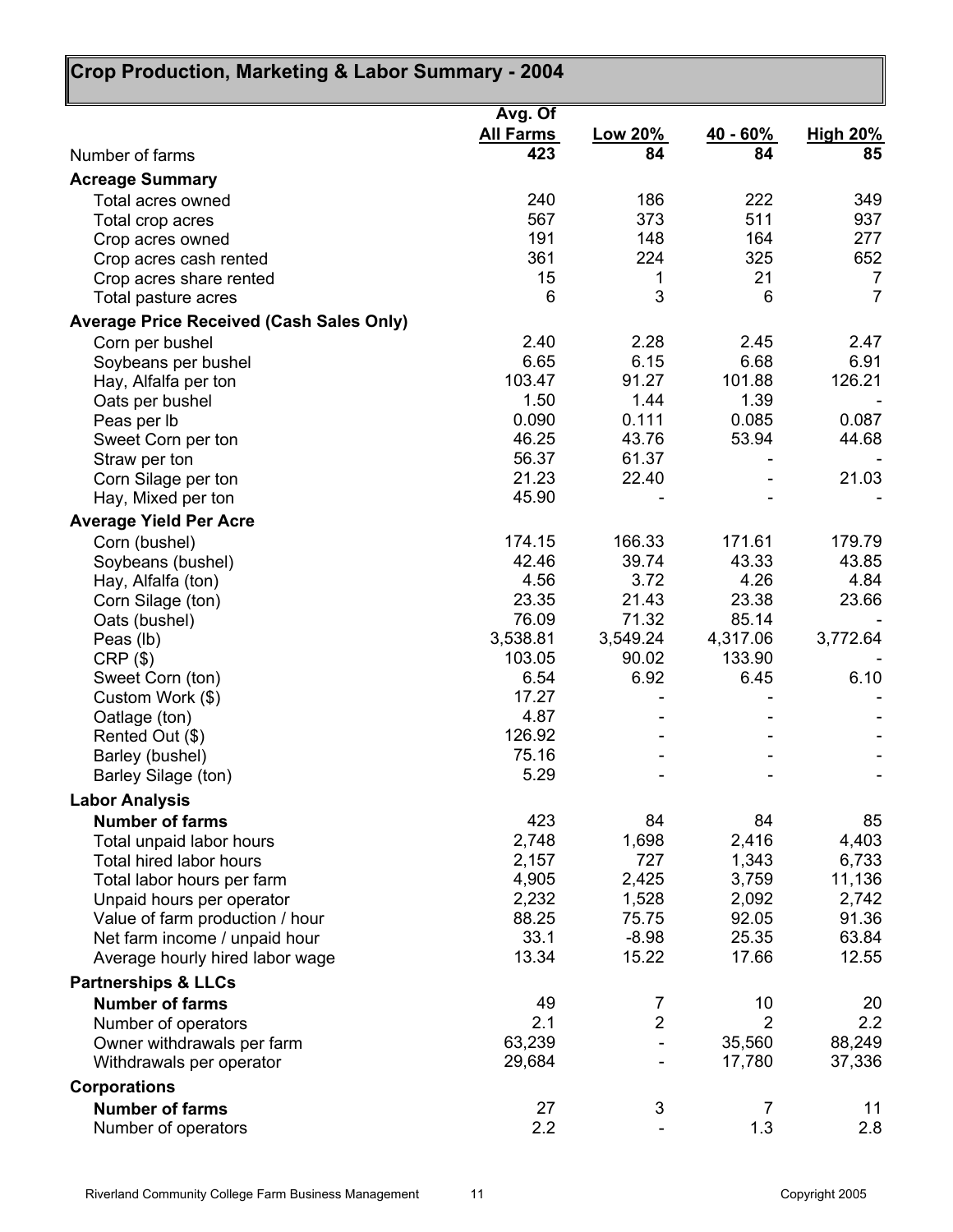| Household Expenses & Non-farm Income - 2004                      |                  |                |                |                 |
|------------------------------------------------------------------|------------------|----------------|----------------|-----------------|
|                                                                  | Avg. Of          |                |                |                 |
|                                                                  | <b>All Farms</b> | Low 20%        | 40 - 60%       | <b>High 20%</b> |
| Number of farms                                                  | 138              | 25             | 28             | 27              |
| <b>Average Family Size</b>                                       | 3.6              | 3.7            | 3.8            | 3.4             |
| <b>Family Living Expenses</b>                                    |                  |                |                |                 |
| Food and meals expense                                           | 6,145            | 5,853          | 6,847          | 6,543           |
| Medical care                                                     | 3,253            | 2,423          | 2,757          | 4,734           |
| Health insurance                                                 | 3,732            | 2,772          | 3,441          | 6,019           |
| Cash donations                                                   | 2,005            | 1,015          | 2,406          | 1,739           |
| Household supplies                                               | 3,358            | 2,939          | 4,852          | 3,851           |
| Clothing                                                         | 1,623            | 1,258          | 2,518          | 2,283           |
| Personal care                                                    | 2,247            | 2,983          | 1,900          | 2,289           |
| Child / Dependent care                                           | 621              | 1,042          | 411            | 500             |
| Alimony and Child support                                        | 234              | 296            |                |                 |
| Gifts                                                            | 2,073            | 1,128          | 1,708          | 2,597           |
| Education                                                        | 1,438<br>2,924   | 1,479<br>1,729 | 1,703<br>3,204 | 1,406<br>4,180  |
| Recreation                                                       | 1,623            | 2,046          | 2,013          | 1,216           |
| Utilities (household share)                                      | 3,093            | 3,604          | 3,129          | 2,039           |
| Nonfarm vehicle operating expense<br>Household real estate taxes | 254              | 289            | 409            | 205             |
| Dwelling rent                                                    | 179              |                | 68             | 368             |
| Household repairs                                                | 1,654            | 892            | 2,218          | 2,004           |
| Nonfarm interest                                                 | 1,676            | 3,103          | 1,551          | 1,007           |
| Disability / Long term care insuran                              | 146              |                | 314            | 239             |
| Life insurance payments                                          | 2,309            | 1,807          | 2,294          | 3,458           |
| Nonfarm property insurance                                       | 198              | 227            | 209            | 90              |
| Miscellaneous                                                    | 2,270            | 1,497          | 2,631          | 2,344           |
| <b>Total Cash Family Living Expense</b>                          | 43,052           | 38,384         | 46,583         | 49,108          |
| Family living from the farm                                      | 314              | 326            | 238            | 575             |
| <b>Total Family Living</b>                                       | 43,367           | 38,709         | 46,821         | 49,683          |
| <b>Other Nonfarm Expenditures</b>                                |                  |                |                |                 |
| Income taxes                                                     | 6,609            | 7,824          | 7,509          | 8,511           |
| Furnishing & appliance purchases                                 | 855              | 826            | 674            | 1,701           |
| Nonfarm vehicle purchases                                        | 3,222            | 2,143          | 1,176          | 3,294           |
| Nonfarm real estate purchases                                    | 7,879            | 2,596          | 1,404          | 14,029          |
| Other nonfarm capital purchases                                  | 813              | 149            | 884            | 3,639           |
| Nonfarm savings & investments                                    | 3,685            | 2,270          | 3,325          | 11,379          |
| <b>Total Other Nonfarm Expenditures</b>                          | 23,063           | 15,807         | 14,973         | 42,554          |
| <b>Total Cash Family Living, Investments</b>                     |                  |                |                |                 |
| & Nonfarm Capital Purchases                                      | 66,115           | 54,191         | 61,556         | 91,662          |
|                                                                  | <b>All Farms</b> | Low 20%        | $40 - 60%$     | <b>High 20%</b> |
| Number of farms                                                  | 423              | 84             | 84             | 85              |
| Nonfarm Income                                                   |                  |                |                |                 |
| Nonfarm wages & salary                                           | 16,990           | 32,060         | 14,823         | 6,692           |
| Net nonfarm business income                                      | 1,860            | 2,274          | 1,948          | $-52$           |
| Nonfarm rental income                                            | 554              | 862            | 561            | 332             |
| Nonfarm interest income                                          | 884              | 2,514          | 1,166          | 438             |
| Nonfarm cash dividends                                           | 257              | 297            | 584            | 172             |
| Tax refunds                                                      | 981              | 2,075          | 708            | 552             |
| Other nonfarm income                                             | 2,790            | 3,970          | 2,201          | 5,619           |
| <b>Total Nonfarm Income</b>                                      | 24,314           | 44,053         | 21,990         | 13,753          |
| Gifts and inheritances                                           | 2,913            | 2,556          | 2,673          | 3,007           |
| <b>Nonfarm Net Worth</b>                                         | 146,680          | 138,894        | 173,977        | 162,756         |
| <b>Nonfarm Debt To Asset Ratio</b>                               | 14%              | 19%            | 10%            | 7%              |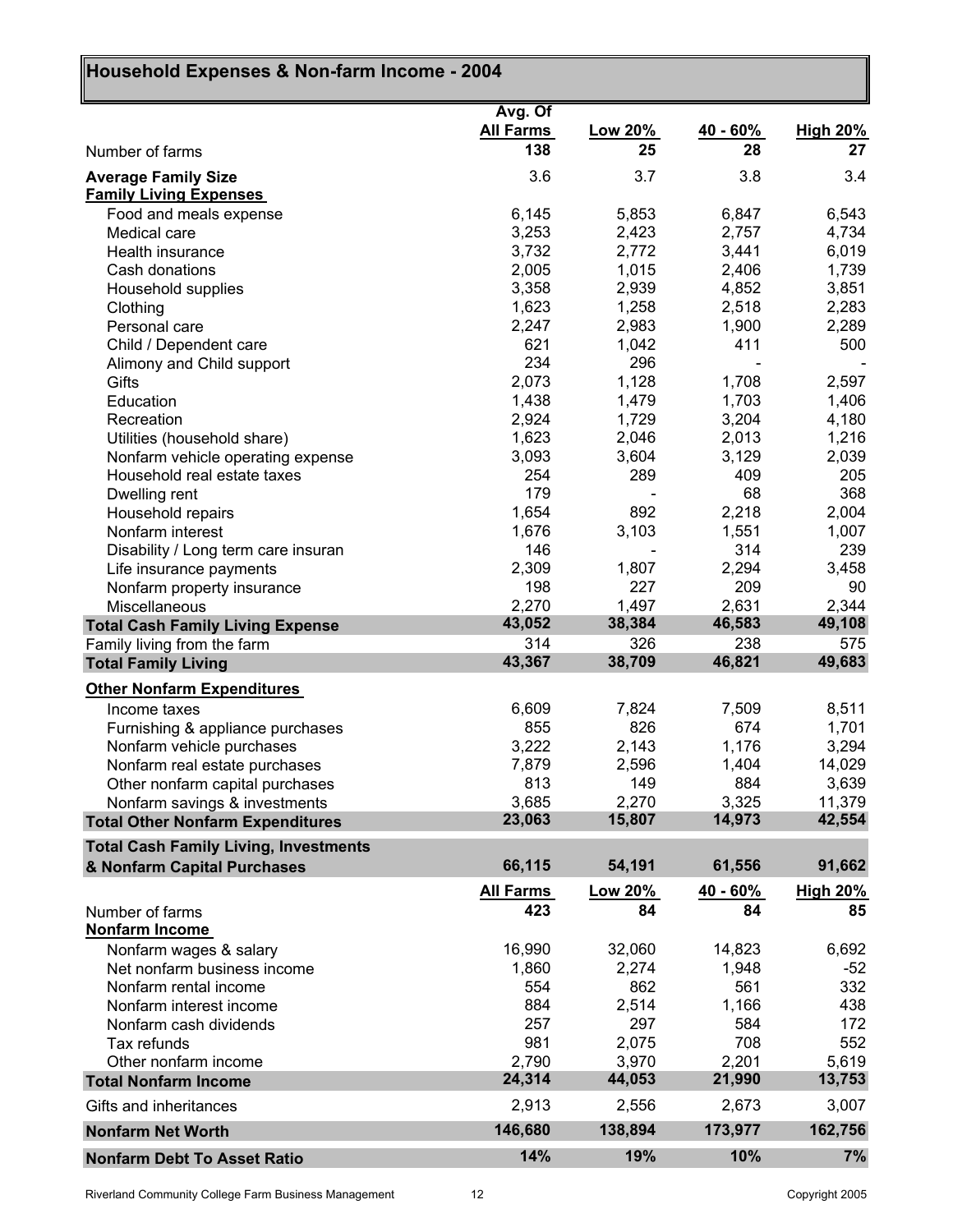## **Statement of Cash Flows - 2004**

|                                                                     | Avg. Of<br><b>All Farms</b> | Low 20%               | 40 - 60%               | High $20\%$             |
|---------------------------------------------------------------------|-----------------------------|-----------------------|------------------------|-------------------------|
| Number of farms                                                     | 423                         | 84                    | 84                     | 85                      |
| <b>Beginning Cash (farm &amp; nonfarm)</b>                          | 21,397                      | 23,723                | 17,735                 | 32,152                  |
| <b>Cash From Operating Activities</b>                               |                             |                       |                        |                         |
| Gross cash farm income                                              | 542,747                     | 207,180               | 407,702                | 1,423,750               |
| Net nonfarm income                                                  | 24,313                      | 44,053                | 21,990                 | 13,753                  |
| Total cash farm expense                                             | $-462,919$                  | $-204,935$            | $-341,248$             | $-1,222,442$            |
| Apparent family living expense                                      | $-45, 117$                  | $-35,722$             | $-43,316$              | $-64,180$               |
| Income and social security tax                                      | $-4,805$                    | $-5,959$              | $-4,622$               | $-5,803$                |
| <b>Cash From Operations</b>                                         | 54,220                      | 4,618                 | 40,506                 | 145,079                 |
| <b>Cash From Investing Activities</b>                               |                             |                       |                        |                         |
| Sale of breeding livestock                                          | 2,128                       | 921                   | 4,555                  | 4,070                   |
| Sale of machinery & equipment                                       | 3,888                       | 1,654                 | 1,565                  | 11,442                  |
| Sale of titled vehicles                                             | 164                         | 190                   | 196                    | 75                      |
| Sale of farm land                                                   | 2,977                       | 6,578                 | 2,738                  | 3,777                   |
| Sale of farm buildings                                              |                             |                       |                        |                         |
| Sale of other farm assets                                           | 810                         | 151                   | 278                    | 3,423                   |
| Sale of nonfarm assets                                              | 2,932                       | 918                   | 1,438                  | 5,402                   |
| Purchase of breeding livestock                                      | $-9,433$                    | $-4,371$              | $-10,327$              | $-20,161$               |
| Purchase of machinery & equip.                                      | $-38,340$                   | $-17,052$             | $-25,452$              | $-89,843$               |
| Purchase of titled vehicles                                         | $-2,867$                    | $-3,580$              | $-1,127$               | $-6,166$                |
| Purchase of farm land                                               | $-13,207$                   | $-7,870$              | $-7,105$               | $-25,250$               |
|                                                                     | $-22,369$                   | $-12,416$             | $-5,936$               | $-50,201$               |
| Purchase of farm buildings                                          | $-3,580$                    |                       |                        | $-3,359$                |
| Purchase of other farm assets                                       |                             | $-1,536$              | $-2,262$               |                         |
| Purchase of nonfarm assets<br><b>Cash From Investing Activities</b> | $-12,212$<br>$-89,107$      | $-7,803$<br>$-44,217$ | $-12,236$<br>$-53,675$ | $-19,430$<br>$-186,222$ |
|                                                                     |                             |                       |                        |                         |
| <b>Cash From Financing Activities</b>                               |                             |                       |                        |                         |
| Money borrowed                                                      | 207,163                     | 149,407               | 159,745                | 402,728                 |
| Cash gifts and inheritances                                         | 2,913                       | 2,556                 | 2,673                  | 3,007                   |
| Principal payments                                                  | $-174, 113$                 | -115,994              | $-145,600$             | $-361,243$              |
| Dividends paid                                                      | $-126$                      |                       | $-186$                 | $-203$                  |
| Gifts given                                                         | $-78$                       | $-125$                | $-140$                 | $-81$                   |
| <b>Cash From Financing Activities</b>                               | 35,759                      | 35,844                | 16,491                 | 44,208                  |
| <b>Net Change in Cash Balance</b>                                   | 872                         | $-3,755$              | 3,323                  | 3,066                   |
| <b>Ending Cash (Farm &amp; Nonfarm)</b>                             | 22,269                      | 19,968                | 21,057                 | 35,218                  |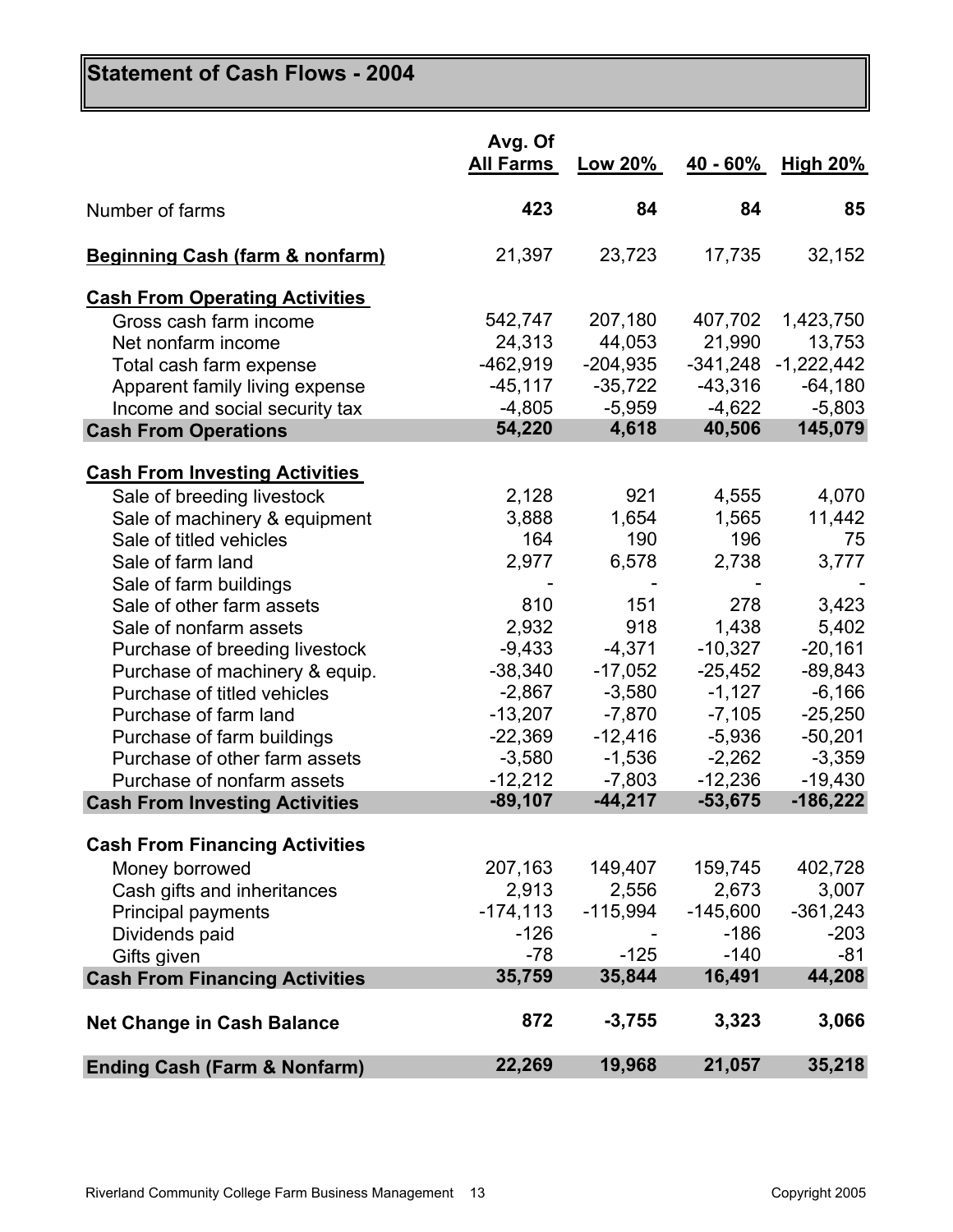| <b>Selected Factors by</b>       | Avg. Of          |           |                                         |                                         | Crop and       | Crop and            | Crop and |                   |
|----------------------------------|------------------|-----------|-----------------------------------------|-----------------------------------------|----------------|---------------------|----------|-------------------|
| <b>Type of Farm</b>              | <b>All Farms</b> | Crop      | <b>Dairy</b>                            | Hog                                     | <b>Dairy</b>   | Hog                 | Beef     | <b>Other</b>      |
| Number of farms                  | 423              | 124       | 119                                     | 31                                      | 13             | 33                  | 18       | 83                |
| <b>Income Statement</b>          |                  |           |                                         |                                         |                |                     |          |                   |
| Gross cash farm income           | 542,747          | 369,850   |                                         | 637,295 1,900,752                       | 504,224        | 430,811             | 206,718  | 294,263           |
| Total cash farm expense          | 462,919          | 312,947   |                                         | 516,401 1,757,431                       | 375,358        | 369,439             | 183,738  | 248,259           |
| Net cash farm income             | 79,829           | 56,903    | 120,894                                 | 143,321                                 | 128,866        | 61,372              | 22,980   | 46,004            |
| Inventory change                 | 37,417           | 18,866    | 33,527                                  | 192,637                                 | 11,064         | 52,573              | 18,197   | 15,494            |
| Depreciation and capital adjust  | $-26,277$        | $-22,867$ | $-32,743$                               | $-45,273$                               | $-32,034$      | -27,889             | $-8,365$ | $-17,680$         |
| Net farm income                  | 90,969           | 52,902    | 121,678                                 | 290,685                                 | 107,895        | 86,056              | 32,812   | 43,818            |
| <b>Profitability (Cost)</b>      |                  |           |                                         |                                         |                |                     |          |                   |
| Labor and management earnings    | 65,237           | 29,146    | 94,767                                  | 240,737                                 | 82,588         | 56,169              | 14,090   | 25,381            |
| Rate of return on assets         | 9.20%            | 5.80%     | 11.00%                                  | 17.70%                                  | 11.10%         | 7.90%               | 3.70%    | 5.80%             |
| Rate of return on equity         | 13.50%           | 5.80%     | 18.10%                                  | 29.80%                                  | 17.80%         | 11.10%              | 1.80%    | 5.50%             |
| Operating profit margin          | 19.60%           | 12.00%    | 21.40%                                  | 29.50%                                  | 21.10%         | 22.40%              | 9.50%    | 16.80%            |
| Asset turnover rate              | 47.20%           | 48.10%    | 51.50%                                  | 59.90%                                  | 52.80%         | 35.40%              | 38.70%   | 34.50%            |
| <b>Profitability (Market)</b>    |                  |           |                                         |                                         |                |                     |          |                   |
| Labor and management earnings    | 83,631           | 50,106    | 112,917                                 | 259,451                                 | 132,412        | 75,007              | 10,235   | 40,006            |
| Rate of return on assets         | 9.30%            | 7.00%     | 11.00%                                  | 15.20%                                  | 11.10%         | 8.30%               | 3.10%    | 6.50%             |
| Rate of return on equity         | 14.10%           | 9.50%     | 18.10%                                  | 25.90%                                  | 16.50%         | 12.60%              | 2.00%    | 8.40%             |
| Operating profit margin          | 26.30%           | 20.30%    | 26.50%                                  | 32.90%                                  | 38.00%         | 29.90%              | 10.60%   | 27.00%            |
| Asset turnover rate              | 35.20%           | 34.50%    | 41.50%                                  | 46.20%                                  | 29.10%         | 27.90%              | 29.40%   | 24.00%            |
| <b>Liquidity</b>                 |                  |           |                                         |                                         |                |                     |          |                   |
| Ending current ratio             | 1.49             | 1.44      | 1.5                                     | 1.97                                    | 2.29           | 1.41                | 1.41     | 1.13              |
| Ending working capital           | 83,756           | 78,045    | 52,536                                  | 391,654                                 | 121,551        | 92,534              | 43,563   | 23,003            |
| End working capital to gross inc | 15.40%           | 21.10%    | 8.20%                                   | 20.60%                                  | 24.10%         | 21.50%              | 21.10%   | 7.80%             |
| Term debt coverage ratio         | 184.10%          | 151.90%   | 199.40%                                 | 333.60%                                 | 179.30%        | 161.30%             | 132.60%  | 121.60%           |
| Expense as a percent of income   | 79.50%           | 80.30%    | 76.60%                                  | 83.60%                                  | 72.20%         | 76.00%              | 82.00%   | 80.10%            |
| Interest as a percent of income  | 5.00%            | 6.00%     | 4.70%                                   | 2.40%                                   | 6.10%          | 6.40%               | 6.50%    | 9.10%             |
| <b>Solvency (Cost)</b>           |                  |           |                                         |                                         |                |                     |          |                   |
| Ending farm assets               | 977,123          | 860,699   |                                         | 1,036,344 1,831,252                     | 857,849        | 1,132,104           | 577,227  | 810,599           |
| Ending farm liabilities          | 530,576          | 450,246   | 571,109                                 | 881,696                                 | 486,937        | 614,391             | 253,435  | 505,294           |
| Ending total assets              |                  |           | 1,127,566 1,065,631 1,119,221 2,046,479 |                                         | 948,208        | 1,284,479           | 687,094  | 969,198           |
| Ending total liabilities         | 554,421          | 484,190   | 586,787                                 | 891,100                                 | 490.801        | 644,264             | 278,650  | 529,824           |
| Ending net worth                 | 573,145          | 581,440   |                                         | 532,434 1,155,379                       | 457,407        | 640,215             | 408,444  | 439,374           |
| Net worth change                 | 72,508           | 54,357    | 80,903                                  | 261,292                                 | 62,214         | 64,663              | 28,081   | 32,446            |
| Ending farm debt to asset ratio  | 54%              | 52%       | 55%                                     | 48%                                     | 57%            | 54%                 | 44%      | 62%               |
| Beg total debt to asset ratio    | 51%              | 46%       | 56%                                     | 50%                                     | 55%            | 51%                 | 42%      | 54%               |
| End total debt to asset ratio    | 49%              | 45%       | 52%                                     | 44%                                     | 52%            | 50%                 | 41%      | 55%               |
| <b>Solvency (Market)</b>         |                  |           |                                         |                                         |                |                     |          |                   |
| Ending farm assets               |                  |           |                                         | 1,312,793 1,198,114 1,296,240 2,367,030 | 1,551,943      | 1,452,135           |          | 757,857 1,165,021 |
| Ending farm liabilities          | 663,797          | 590,046   |                                         | 672,732 1,143,191                       | 673,399        | 756,396             | 329,144  | 628,963           |
| Ending total assets              |                  |           |                                         | 1,483,318 1,431,266 1,388,768 2,589,509 |                | 1,638,108 1,635,437 |          | 884,963 1,350,535 |
| Ending total liabilities         | 693,896          | 633,477   |                                         | 691,411 1,155,547                       | 678,708        | 794,110             | 359,210  | 661,134           |
| Ending net worth                 | 789,423          | 797,790   |                                         | 697,357 1,433,962                       | 959,400        | 841,327             | 525,753  | 689,401           |
| Net worth change                 | 103,890          | 89,126    | 108,326                                 | 296,244                                 | 135,606        | 99,228              | 30,688   | 61,395            |
| Ending farm debt to asset ratio  | 51%              | 49%       | 52%                                     | 48%                                     | 43%            | 52%                 | 43%      | 54%               |
| Beg total debt to asset ratio    | 49%              | 45%       | 53%                                     | 49%                                     | 46%            | 49%                 | 41%      | 49%               |
| End total debt to asset ratio    | 47%              | 44%       | 50%                                     | 45%                                     | 41%            | 49%                 | 41%      | 49%               |
| <b>Nonfarm Information</b>       |                  |           |                                         |                                         |                |                     |          |                   |
| Net nonfarm income               | 24,313           | 34,384    | 10,358                                  | 23,310                                  | 6,440          | 13,136              | 25,149   | 34,570            |
| Farms reporting living expenses  | 193              | 64        | 49                                      | 15                                      | 4              | 13                  | 8        | 39                |
| Total family living expense      | 36,904           | 40,218    | 33,304                                  | 42,175                                  | $\blacksquare$ | 39,549              | 22,394   | 34,276            |
| Total living, invest, & capital  | 62,372           | 67,924    | 55,666                                  | 90,893                                  | $\frac{1}{2}$  | 55,354              | 37,617   | 54,030            |
| <b>Crop Acres</b>                |                  |           |                                         |                                         |                |                     |          |                   |
| Total acres owned                | 240              | 264       | 185                                     | 283                                     | 366            | 260                 | 178      | 257               |
| Total crop acres                 | 567              | 851       | 326                                     | 636                                     | 562            | 683                 | 443      | 457               |
| Total crop acres owned           | 191              | 235       | 118                                     | 230                                     | 372            | 231                 | 114      | 191               |
| Total crop acres cash rented     | 361              | 591       | 207                                     | 398                                     | 176            | 418                 | 323      | 248               |
| Total crop acres share rented    | 15               | 25        | 1                                       | 9                                       | 13             | 34                  | 5        | 18                |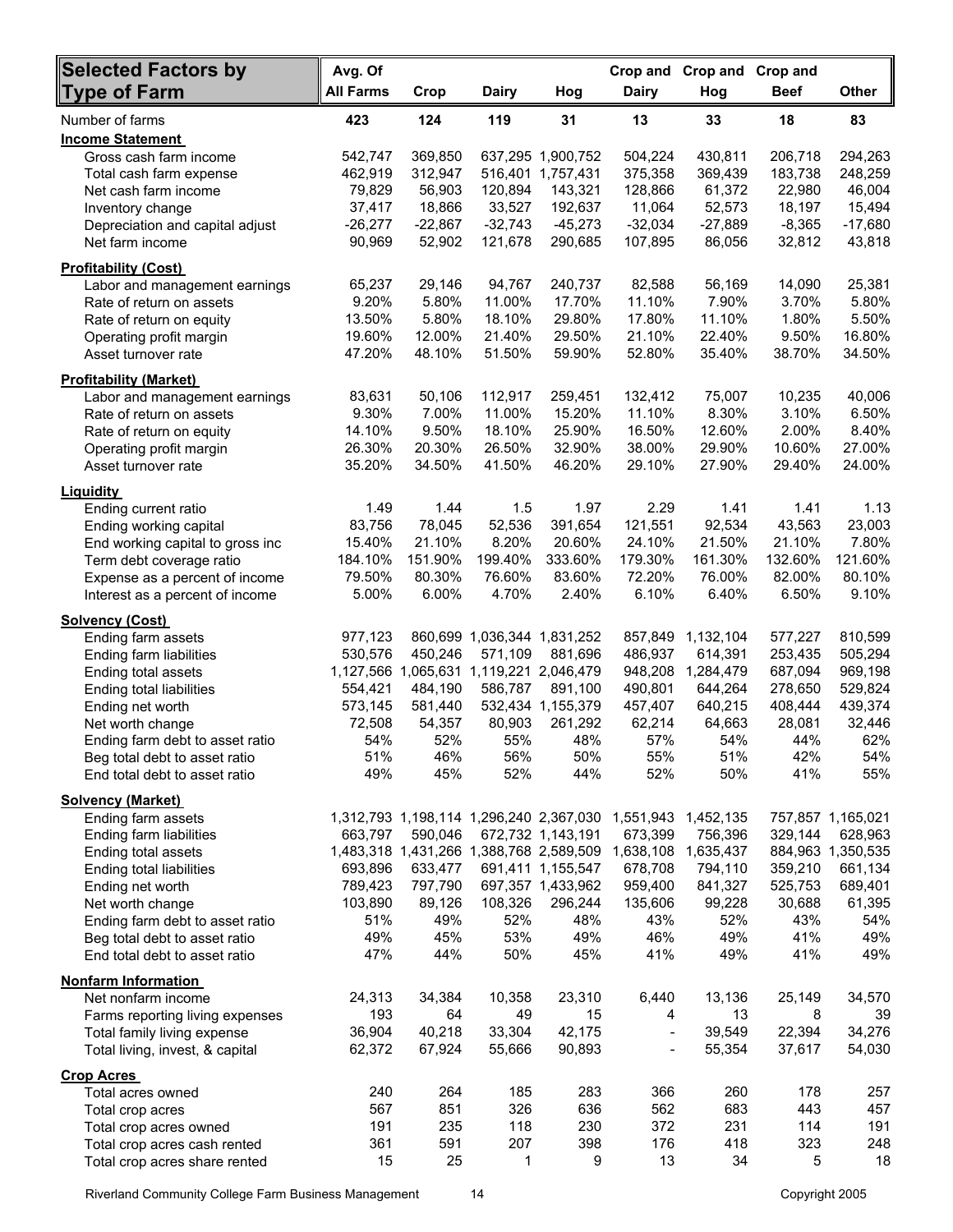| <b>Selected Factors by</b><br><b>Debt to Asset Ratio</b>       | Avg. Of<br><b>All Farms</b> | Less than<br>20% | 20 % -<br>40% | 40 % -<br>60% | 60% -<br>80%  | Over<br>80%  |
|----------------------------------------------------------------|-----------------------------|------------------|---------------|---------------|---------------|--------------|
| Number of farms                                                | 423                         | 39               | 101           | 175           | 85            | 23           |
| <b>Income Statement</b>                                        |                             |                  |               |               |               |              |
| Gross cash farm income                                         | 542,747                     | 342,851          | 500,341       | 606,450       | 589,084       | 411,976      |
| Total cash farm expense                                        | 462,919                     | 241,578          | 408,918       | 521,480       | 530,083       | 381,580      |
| Net cash farm income                                           | 79,829                      | 101,273          | 91,424        | 84,971        | 59,001        | 30,396       |
| Inventory change                                               | 37,417                      | 8,044            | 35,046        | 43,116        | 44,076        | 29,659       |
| Depreciation and Capital Adjust                                | $-26,277$                   | $-19,471$        | $-26,281$     | $-25,000$     | $-33,385$     | $-21,245$    |
| Net farm income                                                | 90,969                      | 89,847           | 100,188       | 103,087       | 69,692        | 38,810       |
| <b>Profitability (Cost)</b>                                    |                             |                  |               |               |               |              |
| Labor and management earnings                                  | 65,237                      | 40,784           | 66,114        | 77,216        | 58,585        | 36,287       |
| Rate of return on assets                                       | 9.20%                       | 6.80%            | 9.30%         | 9.80%         | 9.50%         | 7.30%        |
| Rate of return on equity                                       | 13.50%                      | 6.90%            | 11.40%        | 15.40%        | 24.20%        | $-4.50%$     |
| Operating profit margin                                        | 19.60%                      | 21.10%           | 19.90%        | 21.00%        | 17.30%        | 11.90%       |
| Asset turnover rate                                            | 47.20%                      | 32.10%           | 46.60%        | 46.50%        | 54.90%        | 60.90%       |
| <b>Profitability (Market)</b>                                  |                             |                  |               |               |               |              |
| Labor and management earnings                                  | 83,631                      | 83,404           | 88,859        | 97,055        | 62,822        | 35,827       |
| Rate of return on assets                                       | 9.30%                       | 9.50%            | 9.50%         | 9.70%         | 8.30%         | 5.50%        |
| Rate of return on equity                                       | 14.10%                      | 10.90%           | 12.90%        | 15.50%        | 16.50%        | 18.00%       |
| Operating profit margin                                        | 26.30%                      | 40.20%           | 28.50%        | 27.50%        | 19.90%        | 12.10%       |
| Asset turnover rate                                            | 35.20%                      | 23.60%           | 33.50%        | 35.20%        | 41.50%        | 45.70%       |
| <b>Liquidity</b>                                               |                             |                  |               |               |               |              |
| Ending current ratio                                           | 1.49                        | 8.51             | 2.13          | 1.33          | 1.17          | 0.87         |
| Ending working capital                                         | 83,756                      | 199,875          | 125,573       | 71,117        | 36,645        | $-26,495$    |
| End working capital to gross inc                               | 15.40%                      | 58.30%           | 25.10%        | 11.70%        | 6.20%         | $-6.40%$     |
| Term debt coverage ratio                                       | 184.10%                     | 706.80%          | 226.20%       | 171.20%       | 160.80%       | 98.20%       |
| Expense as a percent of income                                 | 79.50%                      | 69.10%           | 75.90%        | 80.00%        | 83.60%        | 86.10%       |
| Interest as a percent of income                                | 5.00%                       | 1.00%            | 3.20%         | 5.60%         | 5.90%         | 8.70%        |
| <b>Solvency (Cost)</b>                                         |                             |                  |               |               |               |              |
| Ending farm assets                                             | 977,123                     | 905,886          | 921,020       | 1,120,093     | 866,393       | 665,684      |
| Ending farm liabilities                                        | 530,576                     | 66,607           | 319,055       | 654,379       | 680,187       | 751,268      |
| Ending total assets                                            | 1,127,566                   | 1,290,667        | 1,087,584     | 1,252,224     | 955,964       | 712,264      |
| Ending total liabilities                                       | 554,421                     | 67,894           | 331,160       | 683,358       | 718,221       | 773,408      |
| Ending net worth                                               | 573,145                     | 1,222,772        | 756,424       | 568,866       | 237,743       | $-61,145$    |
| Net worth change                                               | 72,508                      | 82,722           | 77,855<br>35% | 82,549        | 58,088<br>79% | 8,589        |
| Ending farm debt to asset ratio                                | 54%<br>51%                  | 7%<br>7%         | 33%           | 58%<br>57%    | 79%           | 113%<br>113% |
| Beg total debt to asset ratio<br>End total debt to asset ratio | 49%                         | 5%               | 30%           | 55%           | 75%           | 109%         |
| <b>Solvency (Market)</b>                                       |                             |                  |               |               |               |              |
| Ending farm assets                                             | 1,312,793                   | 1,258,596        | 1,291,592     | 1,483,761     | 1,133,226     | 860,565      |
| <b>Ending farm liabilities</b>                                 | 663,797                     | 188,618          | 461,376       | 798,912       | 798,482       | 832,636      |
| Ending total assets                                            | 1,483,318                   | 1,661,487        | 1,471,584     | 1,639,475     | 1,249,190     | 909,838      |
| Ending total liabilities                                       | 693,896                     | 199,951          | 478,417       | 834,752       | 842,804       | 855,638      |
| Ending net worth                                               | 789,423                     | 1,461,536        | 993,167       | 804,723       | 406,385       | 54,200       |
| Net worth change                                               | 103,890                     | 140,048          | 116,156       | 117,093       | 70,789        | 10,581       |
| Ending farm debt to asset ratio                                | 51%                         | 15%              | 36%           | 54%           | 70%           | 97%          |
| Beg total debt to asset ratio                                  | 49%                         | 14%              | 35%           | 53%           | 70%           | 94%          |
| End total debt to asset ratio                                  | 47%                         | 12%              | 33%           | 51%           | 67%           | 94%          |
| <b>Nonfarm Information</b>                                     |                             |                  |               |               |               |              |
| Net nonfarm income                                             | 24,313                      | 26,855           | 24,482        | 25,360        | 23,834        | 13,058       |
| Farms reporting living expenses                                | 193                         | 19               | 44            | 80            | 40            | 10           |
| Total family living expense                                    | 36,904                      | 33,924           | 40,468        | 37,730        | 34,900        | 28,287       |
| Total living, invest, & capital                                | 62,372                      | 82,117           | 70,332        | 55,875        | 58,964        | 55,442       |
| <b>Crop Acres</b>                                              |                             |                  |               |               |               |              |
| Total acres owned                                              | 240                         | 354              | 261           | 263           | 153           | 98           |
| Total crop acres                                               | 567                         | 390              | 573           | 639           | 525           | 452          |
| Total crop acres owned                                         | 191                         | 256              | 211           | 214           | 119           | 82           |
| Total crop acres cash rented                                   | 361                         | 120              | 347           | 402           | 402           | 370          |
| Total crop acres share rented                                  | 15                          | 15               | 15            | 23            | 3             |              |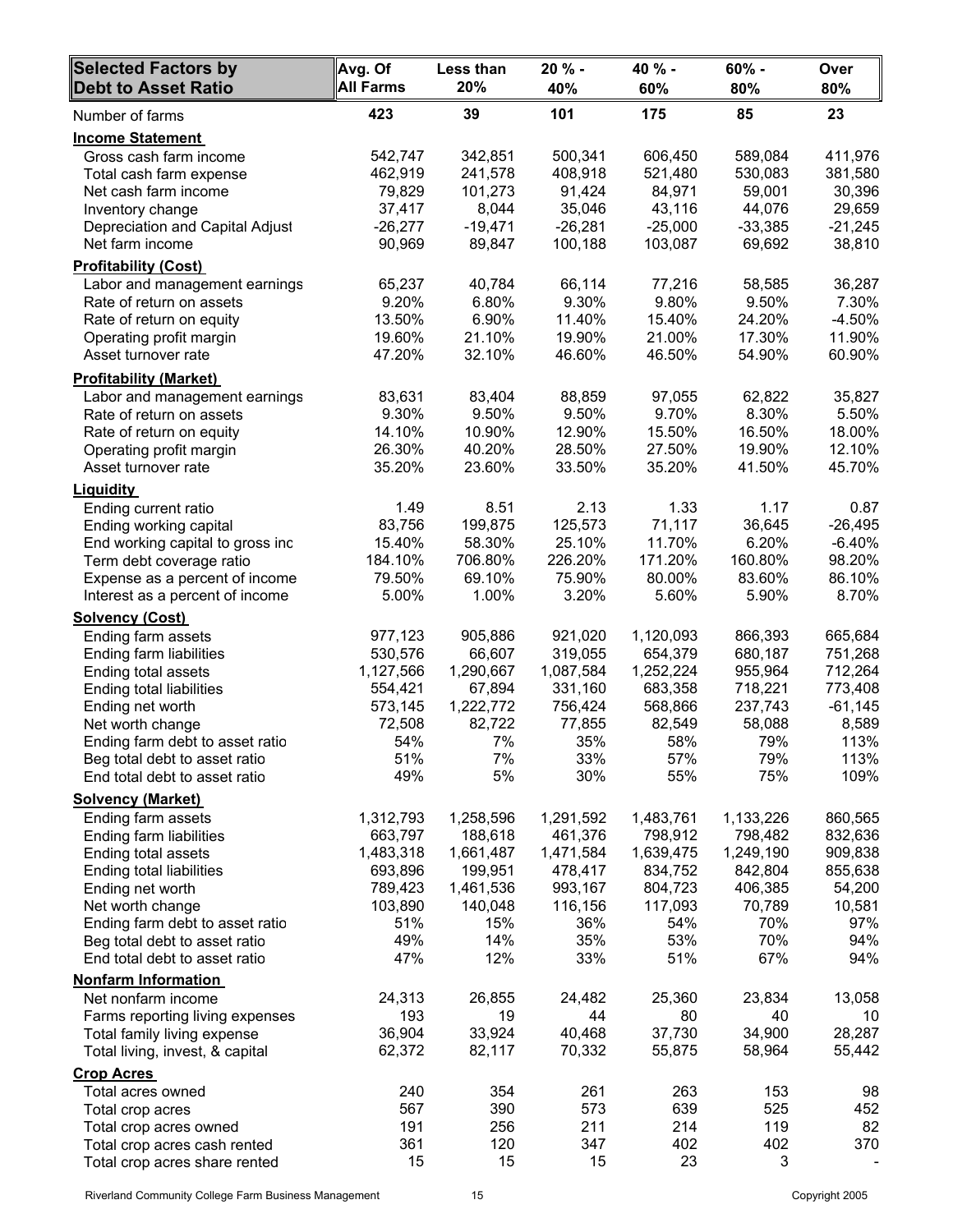| <b>Selected Factors by</b>                                 | Avg. Of              | Less than          | $$50,001 -$        | $$100,001 -$       | $$250,001 -$       | $$500,001 -$         | Over                   |
|------------------------------------------------------------|----------------------|--------------------|--------------------|--------------------|--------------------|----------------------|------------------------|
| Size of Farm (Gross Farm Income) All Farms                 |                      | \$50,000           | 100,000            | 250,000            | 500,000            | 1,000,000            | \$1,000,000            |
| Number of farms<br><b>Income Statement</b>                 | 423                  | 20                 | 38                 | 105                | 130                | 80                   | 50                     |
| Gross cash farm income                                     | 542,747              | 31,094             | 77,148             | 171,160            | 359,521            | 686,795              | 2,127,511              |
| Total cash farm expense                                    | 462,919              | 42,751             | 71,735             | 143,480            | 283,350            | 571,687              | 1,891,957              |
| Net cash farm income                                       | 79,829               | $-11,657$          | 5,413              | 27,680             | 76,171             | 115,108              | 235,554                |
| Inventory change                                           | 37,417               | 5,745              | 13,907             | 10,163             | 16,767             | 45,408               | 166,091                |
| Depreciation and capital adjust                            | $-26,277$            | 3,064              | $-7,087$           | $-11,215$          | $-23,015$          | $-32,607$            | $-82,580$              |
| Net farm income                                            | 90,969               | $-2,848$           | 12,232             | 26,628             | 69,923             | 127,909              | 319,065                |
| <b>Profitability (cost)</b>                                |                      |                    |                    |                    |                    |                      |                        |
| Labor and management earnings                              | 65,237               | $-11,169$          | 4,214              | 14,544             | 46,452             | 90,343               | 257,301                |
| Rate of return on assets                                   | 9.20%                | $-2.10%$           | 1.70%              | 4.80%              | 7.70%              | 9.20%                | 13.80%                 |
| Rate of return on equity                                   | 13.50%               | $-12.40%$          | $-2.70%$           | 3.00%              | 9.50%              | 13.00%               | 24.80%                 |
| Operating profit margin                                    | 19.60%               | $-14.40%$          | 6.10%              | 14.10%             | 18.30%             | 19.90%               | 22.50%                 |
| Asset turnover rate                                        | 47.20%               | 14.80%             | 28.60%             | 33.90%             | 42.20%             | 46.20%               | 61.40%                 |
| <b>Profitability (market)</b>                              |                      |                    |                    |                    |                    |                      |                        |
| Labor and management earnings                              | 83,631               | $-12,345$          | 10,399             | 30,239             | 65,965             | 124,521              | 270,309                |
| Rate of return on assets                                   | 9.30%                | $-0.60%$           | 3.80%              | 6.90%              | 8.30%              | 9.90%                | 11.80%                 |
| Rate of return on equity                                   | 14.10%               | $-4.90%$           | 3.10%              | 8.90%              | 11.40%             | 15.30%               | 20.90%                 |
| Operating profit margin<br>Asset turnover rate             | 26.30%<br>35.20%     | $-6.00%$<br>9.90%  | 17.10%<br>22.20%   | 27.90%<br>24.60%   | 28.10%<br>29.40%   | 27.70%<br>35.90%     | 24.70%<br>47.60%       |
|                                                            |                      |                    |                    |                    |                    |                      |                        |
| <b>Liquidity</b>                                           |                      |                    |                    | 1.18               |                    |                      |                        |
| Ending current ratio                                       | 1.49<br>83,756       | 1.52<br>14,937     | 1.53<br>23,253     | 15,013             | 1.44<br>59,994     | 1.45<br>108,556      | 1.66<br>323,729        |
| Ending working capital<br>End working capital to gross inc | 15.40%               | 48.00%             | 30.10%             | 8.80%              | 16.70%             | 15.80%               | 15.20%                 |
| Term debt coverage ratio                                   | 184.10%              | 85.80%             | 142.30%            | 115.80%            | 156.00%            | 174.10%              | 260.60%                |
| Expense as a percent of income                             | 79.50%               | 115.20%            | 78.70%             | 79.20%             | 75.10%             | 77.80%               | 82.10%                 |
| Interest as a percent of income                            | 5.00%                | 20.40%             | 9.50%              | 9.60%              | 6.20%              | 5.30%                | 3.40%                  |
| <b>Solvency (cost)</b>                                     |                      |                    |                    |                    |                    |                      |                        |
| Ending farm assets                                         | 977,123              | 287,143            | 334,789            | 516,397            | 812,823            | 1,358,336            | 2,526,053              |
| Ending farm liabilities                                    | 530,576              | 168,746            | 194,845            | 318,891            | 411,522            | 706,428              | 1,403,178              |
| Ending total assets                                        | 1,127,566            | 417,452            | 482,441            | 641,788            | 992,359            | 1,512,053            | 2,658,395              |
| Ending total liabilities                                   | 554,421              | 201,036            | 236,482            | 349,174            | 426,659            | 733,742              | 1,413,691              |
| Ending net worth                                           | 573,145              | 216,416            | 245,958            | 292,614            | 565,700            | 778,310              | 1,244,704              |
| Net worth change                                           | 72,508               | 21,882             | 26,475             | 18,447             | 51,172             | 98,038               | 255,895                |
| Ending farm debt to asset ratio                            | 54%                  | 59%                | 58%                | 62%                | 51%                | 52%                  | 56%                    |
| Beg total debt to asset ratio                              | 51%                  | 49%                | 44%                | 54%                | 44%                | 51%                  | 58%                    |
| End total debt to asset ratio                              | 49%                  | 48%                | 49%                | 54%                | 43%                | 49%                  | 53%                    |
| <b>Solvency (market)</b>                                   |                      |                    |                    |                    |                    |                      |                        |
| Ending farm assets                                         | 1,312,793            | 425,539            | 427,708            | 714,396            | 1,171,949          | 1,761,778            | 3,244,812              |
| Ending farm liabilities                                    | 663,797              | 203,894            | 231,644            | 376,340            | 538,437            | 877,811              | 1,763,369              |
| Ending total assets                                        | 1,483,318<br>693,896 | 582,612<br>241,514 | 599,504<br>279,142 | 864,146<br>413,113 | 1,367,368          | 1,935,684<br>911,999 | 3,393,246              |
| Ending total liabilities<br>Ending net worth               | 789,423              | 341,097            | 320,362            | 451,033            | 559,729<br>807,639 | 1,023,685            | 1,779,571<br>1,613,674 |
| Net worth change                                           | 103,890              | 29,244             | 37,311             | 45,177             | 84,664             | 145,794              | 290,583                |
| Ending farm debt to asset ratio                            | 51%                  | 48%                | 54%                | 53%                | 46%                | 50%                  | 54%                    |
| Beg total debt to asset ratio                              | 49%                  | 41%                | 43%                | 48%                | 42%                | 49%                  | 56%                    |
| End total debt to asset ratio                              | 47%                  | 41%                | 47%                | 48%                | 41%                | 47%                  | 52%                    |
| <b>Nonfarm Information</b>                                 |                      |                    |                    |                    |                    |                      |                        |
| Net nonfarm income                                         | 24,313               | 43,150             | 38,428             | 30,423             | 19,297             | 20,024               | 13,122                 |
| Farms reporting living expenses                            | 193                  | 8                  | 18                 | 51                 | 63                 | 39                   | 14                     |
| Total family living expense                                | 36,904               | 22,665             | 32,463             | 31,931             | 40,174             | 42,546               | 38,430                 |
| Total living, invest, & capital                            | 62,372               | 39,395             | 57,595             | 52,201             | 64,960             | 64,156               | 102,080                |
| <b>Crop Acres</b>                                          |                      |                    |                    |                    |                    |                      |                        |
| Total acres owned                                          | 240                  | 54                 | 118                | 169                | 253                | 327                  | 382                    |
| Total crop acres                                           | 567                  | 80                 | 173                | 314                | 546                | 848                  | 1,200                  |
| Total crop acres owned                                     | 191                  | 33                 | 65                 | 132                | 199                | 291                  | 292                    |
| Total crop acres cash rented                               | 361                  | 47                 | 104                | 173                | 326                | 532                  | 895                    |
| Total crop acres share rented                              | 15                   |                    | 3                  | 9                  | 20                 | 25                   | 13                     |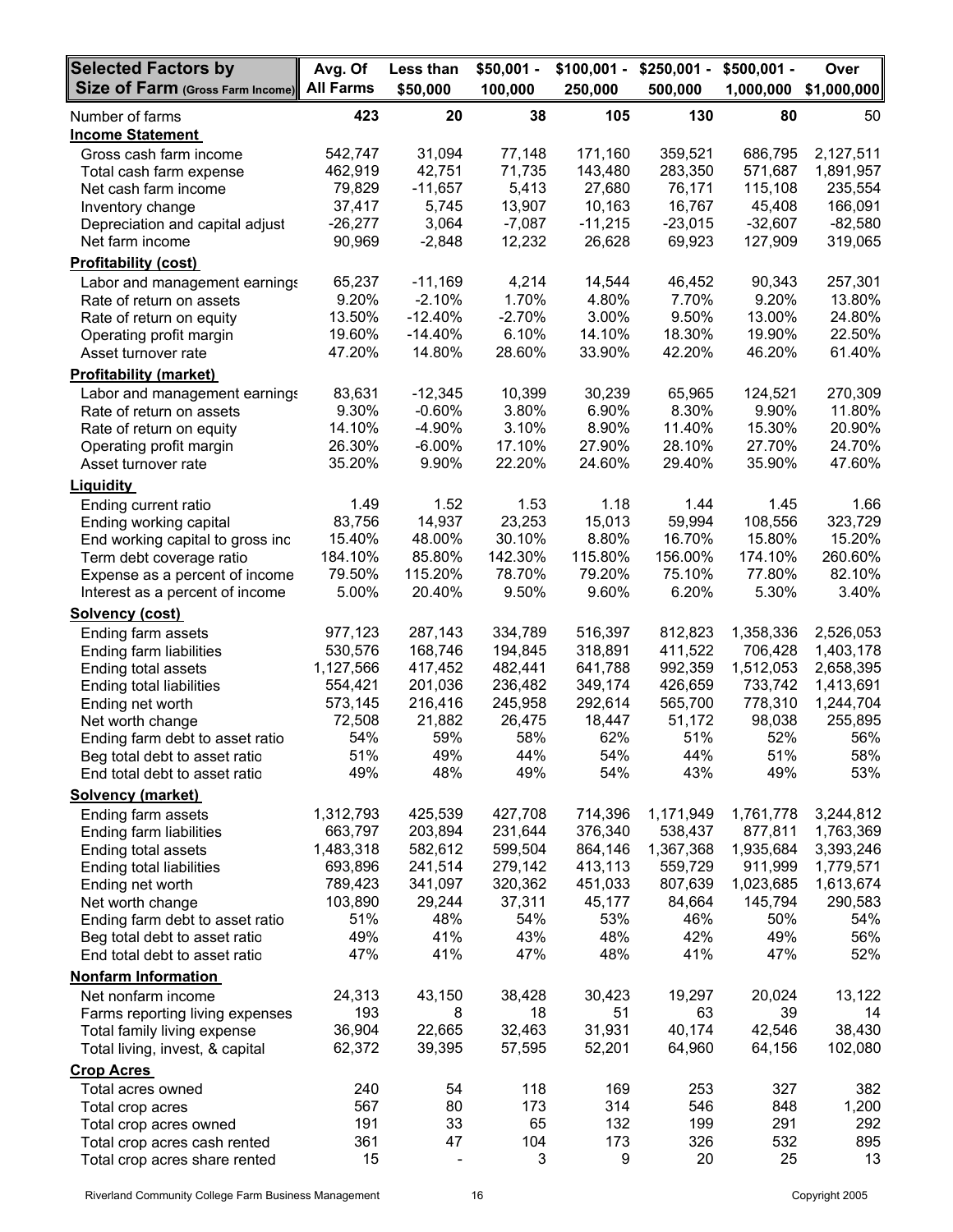| <b>Selected Factors by</b>                          | Avg. Of           | <b>Under</b>      | Age 31            | Age 41            | Age 51            | Over              |
|-----------------------------------------------------|-------------------|-------------------|-------------------|-------------------|-------------------|-------------------|
| <b>Age of Operator</b>                              | <b>All Farms</b>  | Age 31            | to 40             | to 50             | to 60             | Age 60            |
| Number of farms                                     | 423               | 38                | 88                | 158               | 92                | 47                |
| <b>Income Statement</b>                             |                   |                   |                   |                   |                   |                   |
| Gross cash farm income                              | 542,747           | 213,306           | 475,700           | 668,672           | 568,341           | 461,219           |
| Total cash farm expense                             | 462,919           | 171,243           | 418,372           | 573,789           | 485,926           | 364,400           |
| Net cash farm income                                | 79,829            | 42,063            | 57,328            | 94,883            | 82,415            | 96,819            |
| Inventory change                                    | 37,417            | 14,494            | 41,321            | 31,806            | 58,020            | 27,174            |
| Depreciation and capital adjust                     | $-26,277$         | $-16,249$         | $-21,418$         | $-29,249$         | $-28,423$         | $-29,290$         |
| Net farm income                                     | 90,969            | 40,309            | 77,232            | 97,440            | 112,012           | 94,704            |
| <b>Profitability (Cost)</b>                         |                   |                   |                   |                   |                   |                   |
| Labor and management earnings                       | 65,237            | 33,834            | 59,228            | 66,227            | 81,258            | 67,187            |
| Rate of return on assets                            | 9.20%<br>13.50%   | 10.20%<br>22.00%  | 9.50%<br>15.90%   | 8.50%<br>11.60%   | 10.20%<br>14.80%  | 9.40%<br>13.20%   |
| Rate of return on equity                            | 19.60%            | 19.60%            | 18.10%            | 18.40%            | 22.60%            | 20.60%            |
| Operating profit margin<br>Asset turnover rate      | 47.20%            | 52.00%            | 52.60%            | 46.30%            | 45.00%            | 45.80%            |
| <b>Profitability (Market)</b>                       |                   |                   |                   |                   |                   |                   |
| Labor and management earnings                       | 83,631            | 36,167            | 78,730            | 78,556            | 114,952           | 86,935            |
| Rate of return on assets                            | 9.30%             | 10.20%            | 10.30%            | 8.10%             | 10.70%            | 8.80%             |
| Rate of return on equity                            | 14.10%            | 21.80%            | 18.00%            | 11.60%            | 16.40%            | 12.70%            |
| Operating profit margin                             | 26.30%            | 21.30%            | 24.50%            | 23.20%            | 32.90%            | 29.50%            |
| Asset turnover rate                                 | 35.20%            | 47.80%            | 41.90%            | 35.00%            | 32.60%            | 29.70%            |
| Liquidity                                           |                   |                   |                   |                   |                   |                   |
| Ending current ratio                                | 1.49              | 1.22              | 1.36              | 1.49              | 1.62              | 1.58              |
| Ending working capital                              | 83,756            | 14,948            | 57,410            | 100,546           | 101,112           | 98,304            |
| End working capital to gross inc                    | 15.40%            | 7.00%             | 12.10%            | 15.00%            | 17.80%            | 21.30%            |
| Term debt coverage ratio                            | 184.10%           | 199.80%           | 162.50%           | 172.20%           | 208.50%           | 216.70%           |
| Expense as a percent of income                      | 79.50%            | 75.20%            | 80.70%            | 81.70%            | 77.10%            | 74.40%            |
| Interest as a percent of income                     | 5.00%             | 5.90%             | 5.00%             | 4.80%             | 5.10%             | 5.70%             |
| <b>Solvency (Cost)</b>                              |                   |                   |                   |                   |                   |                   |
| Ending farm assets                                  | 977,123           | 402,474           | 803,741           | 1,144,652         | 1,101,441         | 959,835           |
| Ending farm liabilities                             | 530,576           | 286,118           | 496,232           | 603,675           | 561,217           | 486,809           |
| Ending total assets                                 | 1,127,566         | 460,588           | 925,660           | 1,287,755         | 1,261,119         | 1,244,929         |
| Ending total liabilities                            | 554,421           | 317,501           | 539,604           | 626,313           | 574,214           | 493,292           |
| Ending net worth                                    | 573,145<br>72,508 | 143,087<br>29,836 | 386,056<br>66,490 | 661,442<br>72,412 | 686,905<br>87,597 | 751,637<br>89,058 |
| Net worth change<br>Ending farm debt to asset ratio | 54%               | 71%               | 62%               | 53%               | 51%               | 51%               |
| Beg total debt to asset ratio                       | 51%               | 70%               | 60%               | 51%               | 48%               | 42%               |
| End total debt to asset ratio                       | 49%               | 69%               | 58%               | 49%               | 46%               | 40%               |
| <b>Solvency (Market)</b>                            |                   |                   |                   |                   |                   |                   |
| Ending farm assets                                  | 1,312,793         | 437,433           | 1,015,228         | 1,513,620         | 1,530,285         | 1,476,822         |
| Ending farm liabilities                             | 663,797           | 303,839           | 589,959           | 754,851           | 720,818           | 675,365           |
| Ending total assets                                 | 1,483,318         | 501,889           | 1,157,875         | 1,683,019         | 1,706,851         | 1,777,267         |
| Ending total liabilities                            | 693,896           | 337,107           | 637,602           | 785,656           | 739,394           | 690,231           |
| Ending net worth                                    | 789,423           | 164,782           | 520,273           | 897,363           | 967,457           | 1,087,036         |
| Net worth change                                    | 103,890           | 35,338            | 93,456            | 98,640            | 137,903           | 129,918           |
| Ending farm debt to asset ratio                     | 51%               | 69%               | 58%               | 50%               | 47%               | 46%               |
| Beg total debt to asset ratio                       | 49%               | 68%               | 57%               | 48%               | 46%               | 41%               |
| End total debt to asset ratio                       | 47%               | 67%               | 55%               | 47%               | 43%               | 39%               |
| <b>Nonfarm Information</b>                          |                   |                   |                   |                   |                   |                   |
| Net nonfarm income                                  | 24,313            | 15,886            | 27,662            | 27,236            | 19,575            | 24,300            |
| Farms reporting living expenses                     | 193               | 12                | 46                | 77                | 36                | 22                |
| Total family living expense                         | 36,904            | 21,707            | 39,974            | 37,470            | 35,358            | 39,323            |
| Total living, invest, & capital                     | 62,372            | 43,892            | 62,769            | 68,872            | 55,000            | 60,932            |
| <b>Crop Acres</b><br>Total acres owned              | 240               | 36                | 117               | 277               | 311               | 371               |
| Total crop acres                                    | 567               | 267               | 479               | 678               | 579               | 581               |
| Total crop acres owned                              | 191               | 27                | 92                | 233               | 254               | 242               |
| Total crop acres cash rented                        | 361               | 216               | 371               | 432               | 303               | 336               |
| Total crop acres share rented                       | 15                | 24                | 15                | 12                | 22                | 4                 |